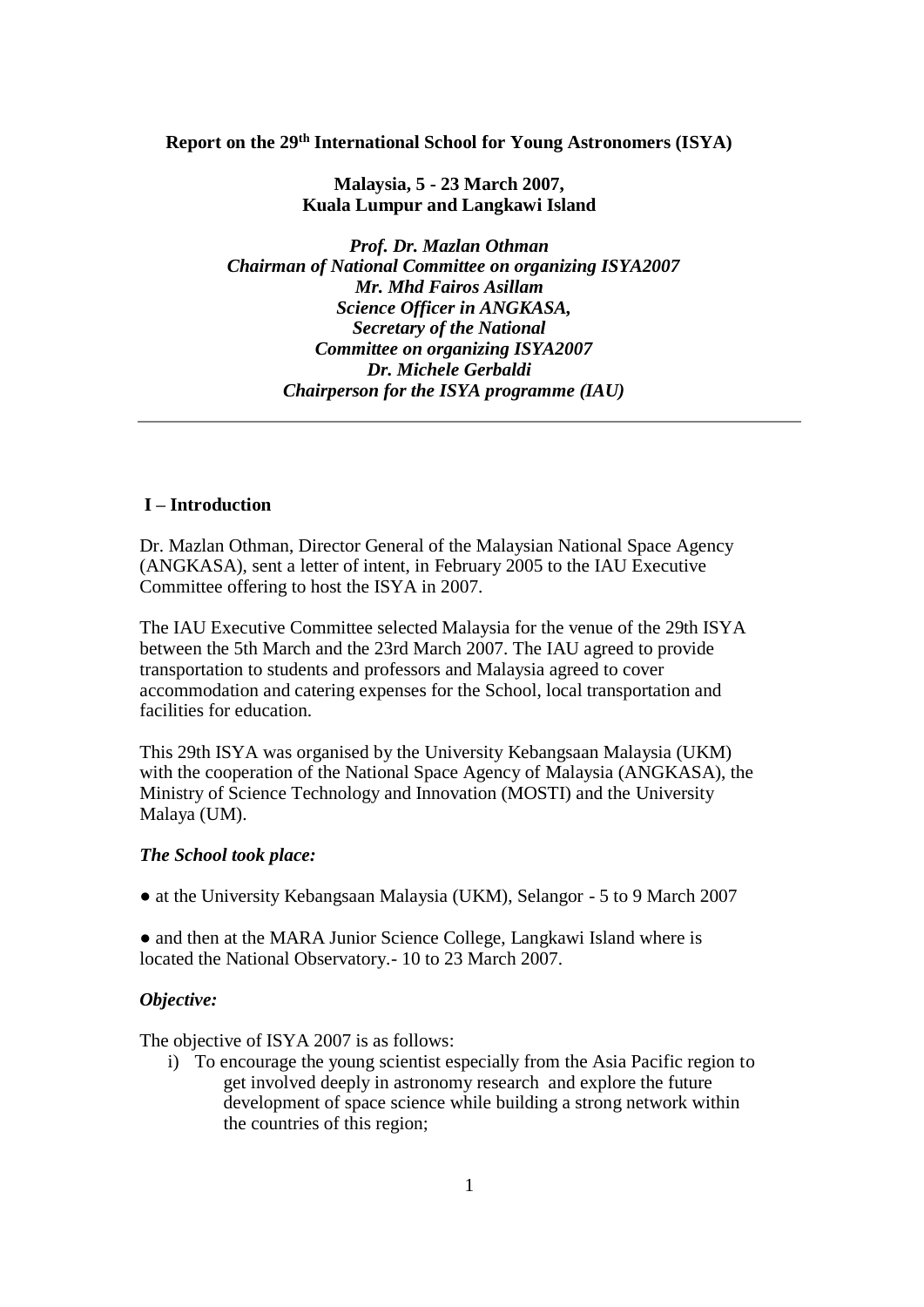- ii) To train and expose the participants to the latest knowledge in the astronomical research arena; and
- iii) To present a unique opportunity for participants to have informal discussions among their peers and with recognised experts in the selected fields of research over a period of three weeks.

### *National Organising Committee:*

● Prof. Dr. Mazlan Othman Director General of ANGKASA, Secretary General of Academy Sciences of Malaysia, Chairman of National Committee on organising ISYA2007

● Prof. Dr. Mohd Zambri Zainuddin, Head of Space Science Lab and Deputy Dean of Malaya University

● Prof. Dr. Baharudin Yatim, Director of Space Science Institute, National University of Malaysia

● Mr. Kassim Bahali, Head of Astronomy programme, Al-Khawarizmi Observatory, Malacca

• Mr. Mhd Fairos Asillam, Science Officer in ANGKASA, Secretary of the National Committee on organising ISYA2007

### *Faculty Members***:**

♦ Dr. Chenzhou Cui, China, National Astronomical Observatory Virtual Observatory

♦ Prof. Dr. Jean-Pierre De Greve, Belgium, Brussels University Binary star evolution with massive components

♦ Assoc. Prof Mamoru Doi, Japan, University of Tokyo Galaxies

♦ Prof. Dr. Edward Guinan, USA, Villanova University Binary stars

♦ Prof. Dr. K.R. Lang, USA, Tufts University The Sun

♦ Dr. Hakim L. Malasan, Indonesia, Institut Teknologi Bandung Stellar observations

♦ Assoc. Prof. Mark Rast, USA, University of Colorado Astrophysics of the Sun

♦ Prof. N. Udaya Shankar, India, Raman Research Institute Radioastronomy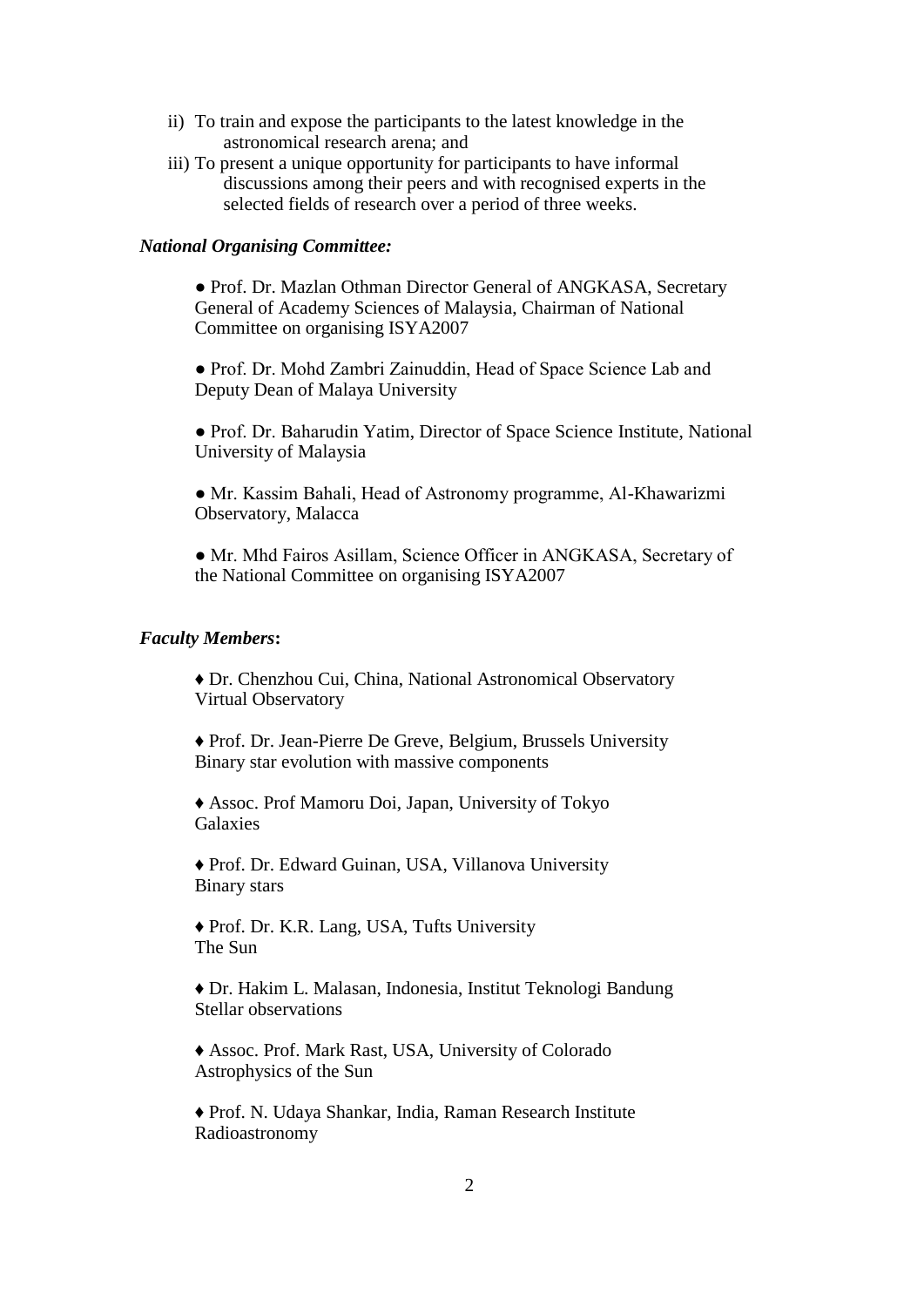♦ Prof. Dr. Mohd Zambri Zainuddin, Malaysia, University Malaya Astronomy

♦ Prof. Dr. Michèle Gerbaldi, France, Institut d'Astrophysique de Paris Stellar atmosphere

All the relevant information on the ISYA 2007 including the course structure was given to each participant in a printed form (leaflet attached).

### **II - Participants**

This ISYA was advertised in the Bulletin of the IAU, as well as on the Web Page of ANGKASA.

Moreover, specific information was sent to several institutions being in the geographical area considered for this ISYA.

From close to 60 application received from abroad, 28 were selected from foreign countries.

The total number of participants was 38: 10 Malaysians and 28 foreigners from 11 countries: China (2), DPR Korea (3), India (3), Indonesia (7), Nepal (1), New Zealand (1), Philippines (4), Shri Lanka (1), Taiwan (1), Thailand (3) and Vietnam (2). There were only 9 female participants.

We underline the participation of 3 DPR Korean students, thanks to the efficient collaboration of the Scientific Counsellor at the DPR Korea Embassy in Kuala Lumpur.

The background of the participants, ranged from a MSc. degree to having finished their PhD one year ago.

22 % of the foreign participants and 40 % from the Malaysian ones were older than 35 years. This results of local situations. In Malaysia there is no MSc in astrophysics and among the selection of the participants an equilibrium was searched between young researchers and confirmed ones. Participants from Philippine were all staff members of the Philippine Atmospheric Geophysical and Astronomical Services Administration (PAGASA) where a TAD programme is currently running.

To fit one of the objectives of this ISYA, a larger weight for the selection of the participants was given to the applicants specialised in Solar physics: for example among the 7 participants selected from Indonesia, 4 are involved in Solar physics observational research.

It should also be noted that most of the participants were either lecturer or assistant researcher in a university

The list of the participants is given in the Annexe I.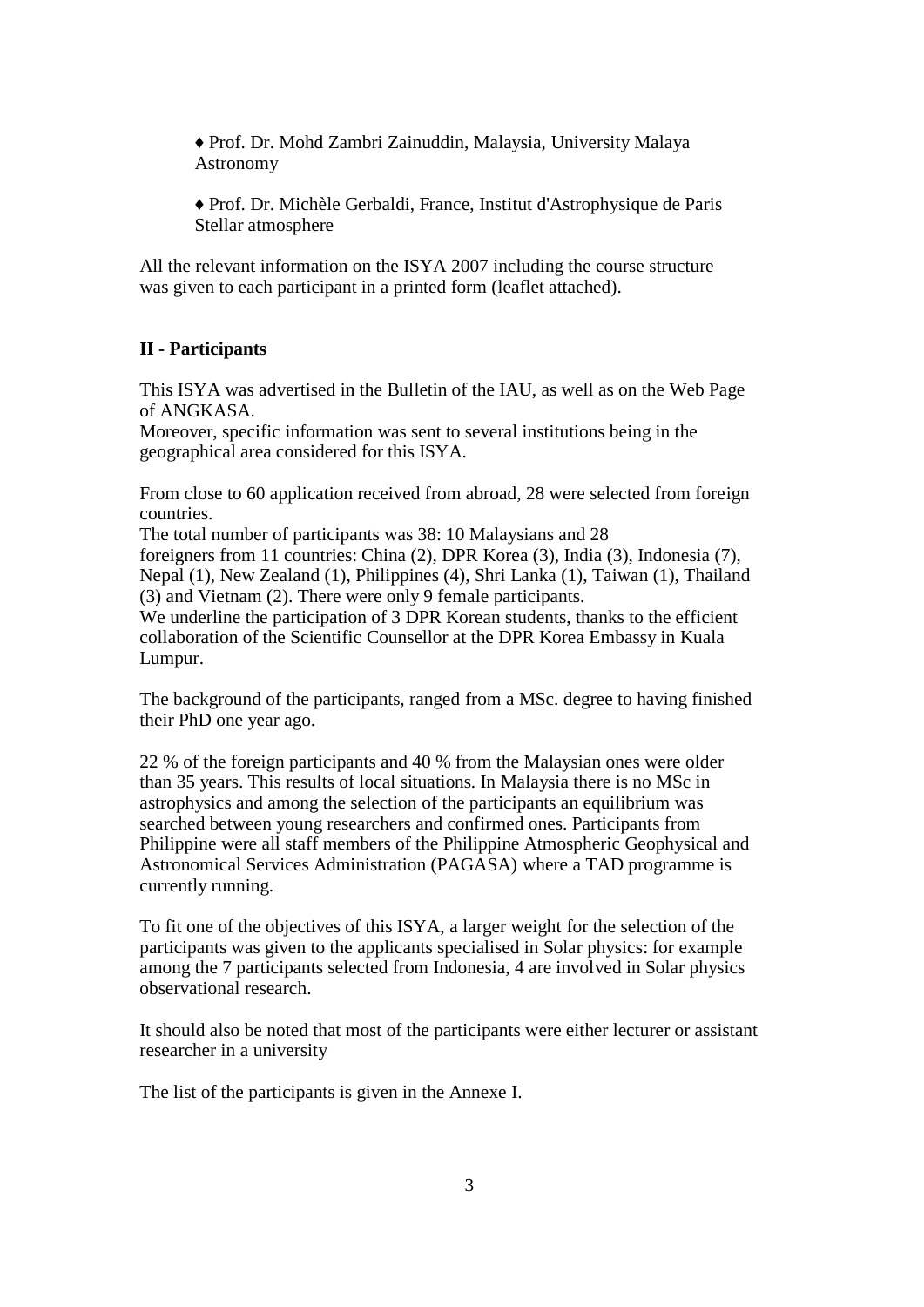### **III – Academic activities**

English was the language of the ISYA.

During the ISYA 2007 the emphasise was put on:

- Astronomical instrumentation;
- Radio astronomy,
- Solar physics;
- Virtual observatory.

Among the ISYA activities are also the observing sessions using the 0.5 meter Carbon Truss, Ritchey-Chrétien Cassegrain Reflector robotic telescope and solar telescope systems at the Langkawi National Observatory.

The detailed time-table of all the activities is given in the Annexe II.

### **III – 1 – Lectures**

The topics covered by the lectures are summarised below. The powerpoint files of all the lectures are stored in the DVD attached to this Report.

♦ Dr. Chenzhou Cui, China, National Astronomical Observatory Virtual Observatory; Astronomical data base, archives 3 lectures (4.5 hours) Computer lab. on: Introduction of VO and spectroscopic data reduction with IRAF using data obtained during the observing sessions at Lagkawi observatory

(4 sessions, 8 hours)

♦ Prof. Dr. Jean-Pierre De Greve, Belgium, Brussels University Evolution of close binary stars with massive components 4 lectures (6 hours)

♦ Assoc. Prof Mamoru Doi, Japan, University of Tokyo Galaxies and Clusters of galaxies, Big Bang Cosmology, Formation and Evolution of Galaxies, Observation technique of galaxies, data analysis and modeling 3 lectures (4.5 hours)

♦ Prof. Dr. Edward Guinan, USA, Villanova University Variable and eclipses stars as astrophysical laboratories; The Effects of Coronal X-ray and Chromospheric UV Emissions on of dGdM on hosted planets. 4 lectures (6 hours) Solar observing session at the Langkawi Observatory. (1 session, 3 hours)

♦ Prof. Dr. K.R. Lang, USA, Tufts University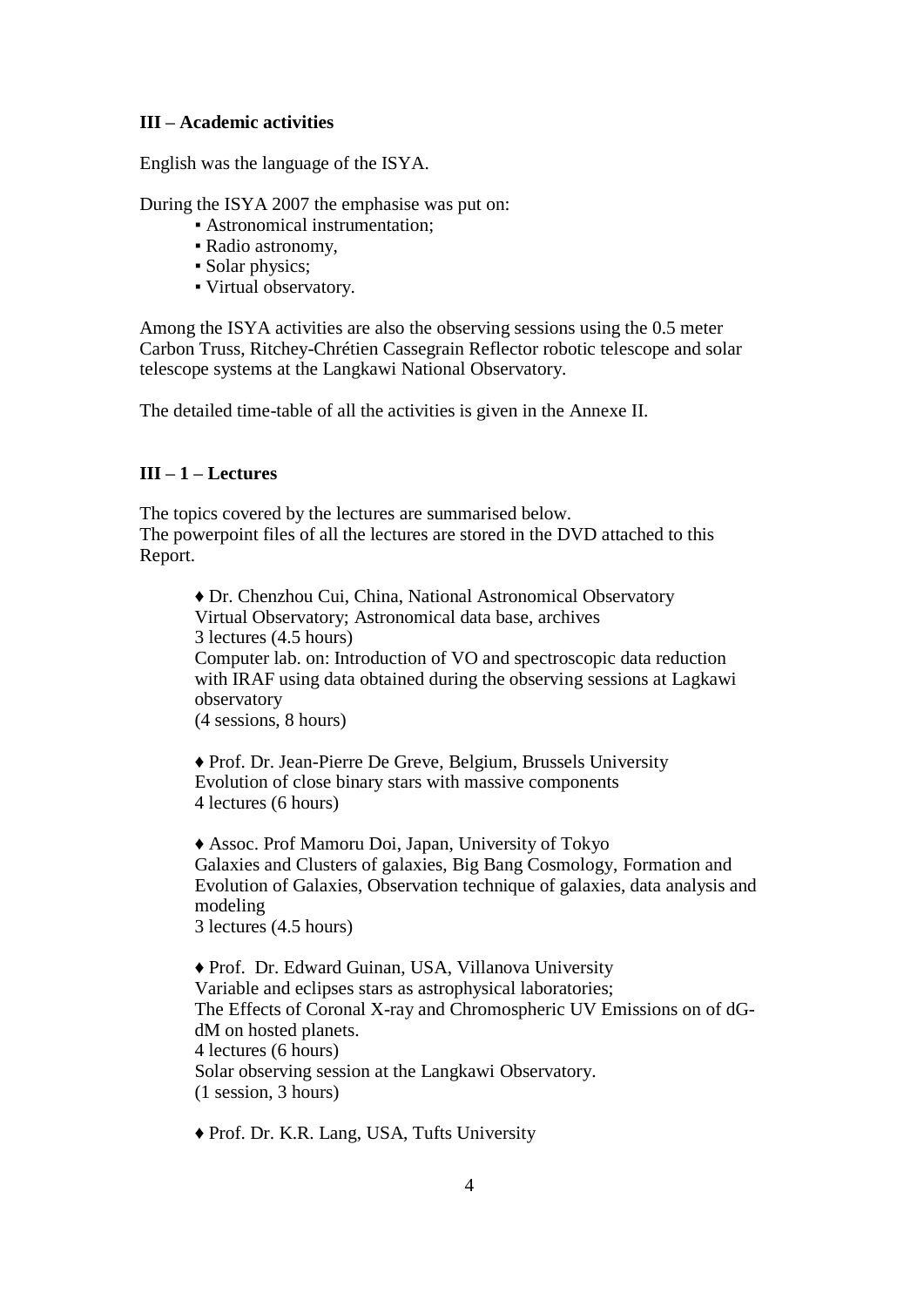The Sun 4 lectures (6 hours)

♦ Dr. Hakim L.Malasan, Indonesia, Institut Teknologi Bandung Physical Model of Instrumentation, Basic Instrument Performance Tests, Spectroscopic Observation & Reduction and Optical Observing Techniques or Image Processing in Astronomy. 4 lectures (6 hours) Computer lab. with IRAF to reduce data. (2 sessions, 4hours)

♦ Assoc. Prof. Mark Rast, USA, University of Colorado Solar convective dynamics and magnetohydrodynamics. Helioseismology 4 lectures (6 hours) Solar observing session at the Langkawi Observatory. (1 session, 3 hours)

♦ Prof. N. Udaya Shankar ,India, Raman Research Institute Radioastronomy, Radio Sources, Radio astronomy cosmology 6 lectures (9 hours)

♦ Prof. Dr. Mohd Zambri Zainuddin, Malaysia, Universiti Malaya Stellar astronomy: directly observable quantities from astrometry, photometry, spectroscopy and interferometry. 3 lectures (4.5 hours)

♦ Prof. Dr. Michèle Gerbaldi, France, Institut d'Astrophysique de Paris Stellar modeling: key issue for physics and astrophysics. Determination of the fundamental stellar parameters. Stellar atmosphere model 3 lectures (4.5 hours)

### **III - 2 - Practical Activities**

Several practical activities took place during that ISYA:

♦ Prof. J-P De Greve Belgium and Prof. Dr. Edward Guinan

gave information and advices on:

- How to present results and to give a talk
- How to apply to PhD programme, etc.
- How to apply for jobs and writing curricula vitae / resumes etc.
- How to write science proposals etc.
- 3 sessions (4.5hours)

#### ♦ Dr. Chenzhou Cui

developed Computer lab. Sessions on: Virtual Observatory and mining data base as well as the reduction of data, with IRAF, using data obtained during the observing sessions at Langkawi observatory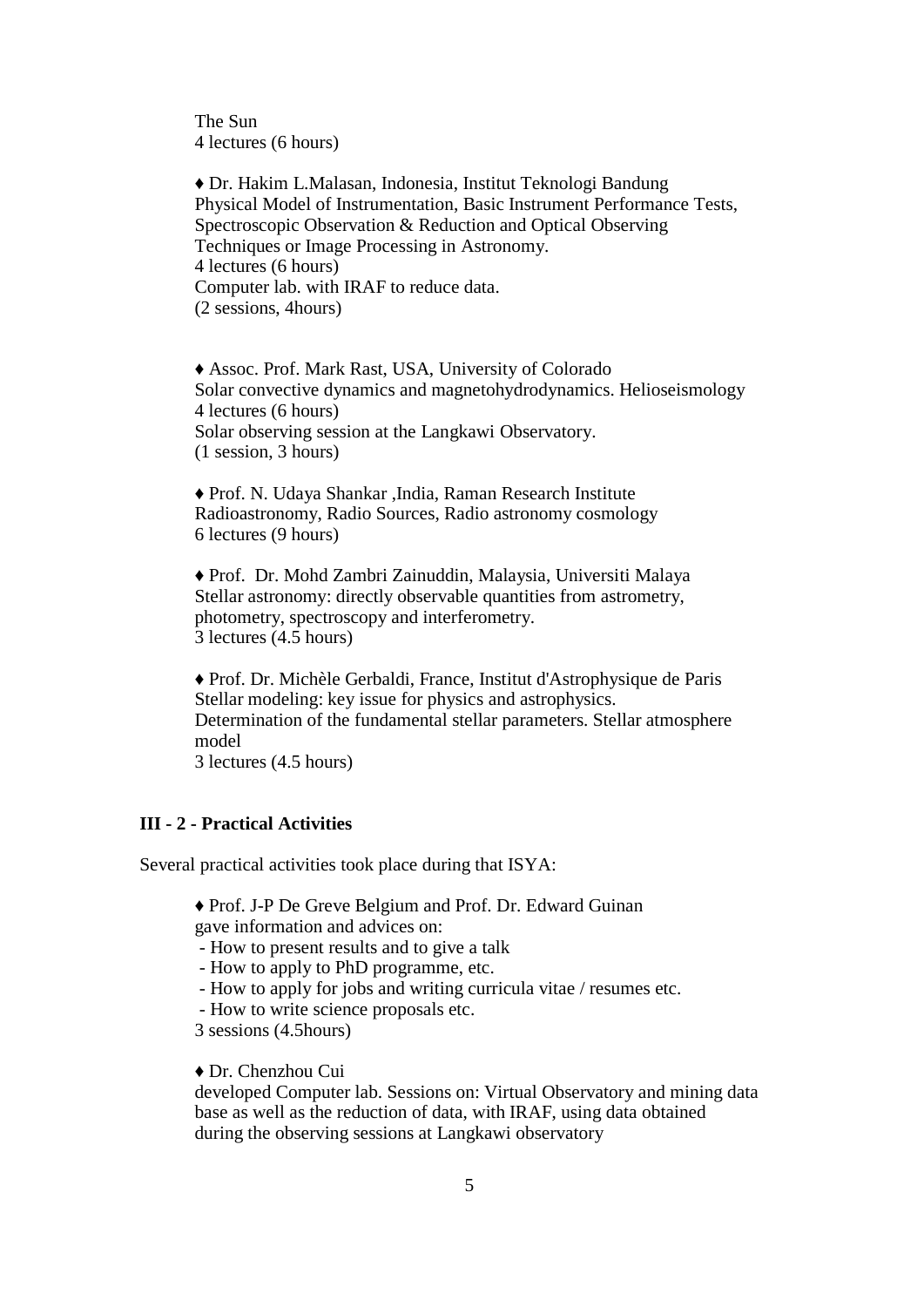Reduction with IRAF was instructed together with Hakim L. Malasan at the laboratory.

(4 sessions, 8 hours)

A network of 22 computers under LINUX/Windows was set up for these practical activities. Specialised software packages were installed.

♦ Dr. Hakim L. Malasan

directed the observational sessions at the Langkawi observatory on CCD imaging and spectroscopy. He also helped Dr. Cui to instruct participants in the images and spectra reduction using IRAF. 6 observing sessions took place (8.30pm – 11.30pm)

♦ Assoc. Prof. Mark Rast and Prof. Dr. Edward Guinan set up a solar observational session at the Langkawi observatory (3 hours)

### **III – 3 – Night Observations at Langkawi National Observatory**

Six observing sessions (8.30pm – 11.30pm) took place at the Langkawi National Observatory for CCD imaging and spectroscopy with the 0.5 m telescope. *BVRI* imaging sessions on March 12, 20 and 21 and Spectroscopy sessions on: March 14, 16 and 19.

*Instructor/Tutor:*

| 1. | Hakim L.Malasan<br>M. Ridwan Hidayat -                                                                                                                                                                                                                                                                      | $\sim$ | Bosscha Observatory, ITB Indonesia<br>Astronautic Technology (M) Sdn Bhd |
|----|-------------------------------------------------------------------------------------------------------------------------------------------------------------------------------------------------------------------------------------------------------------------------------------------------------------|--------|--------------------------------------------------------------------------|
|    | $\mathbf{r}$ , $\mathbf{r}$ , $\mathbf{r}$ , $\mathbf{r}$ , $\mathbf{r}$ , $\mathbf{r}$ , $\mathbf{r}$ , $\mathbf{r}$ , $\mathbf{r}$ , $\mathbf{r}$ , $\mathbf{r}$ , $\mathbf{r}$ , $\mathbf{r}$ , $\mathbf{r}$ , $\mathbf{r}$ , $\mathbf{r}$ , $\mathbf{r}$ , $\mathbf{r}$ , $\mathbf{r}$ , $\mathbf{r}$ , |        |                                                                          |

*Night Assistant:*

| Lau Chen Chen<br>$\mathbf{1}$ . | National Planetarium, ANGKASA<br>$\sim$ 100 $\mu$ |
|---------------------------------|---------------------------------------------------|
| 2. Karzaman Ahmad -             | Langkawi National Observatory, ANGKASA            |
| 3. Farahana Kamarudin -         | Langkawi National Observatory, ANGKASA            |

Each participant had the possibility to observe twice: one session for imaging and for spectroscopy.

The list of these sessions and the participants are given in the Annexe III.

A general discussion on the rôle of this observatory took place on March 22 from which a list of actions emerged ranging from the calibrations of the instrumentation which has to be done till the human resources needed to manage the observatory.

Dr. Hakim Malasan was a key-person for this programme during the ISYA. AS a follow up, Dr. Malasan agreed to spent several months this year 2007, in Malaysia, at Langkawi National Observatory to set up the final stages of operation for the telescope and the associated equipment.

### **III – 4 - Participant Talks**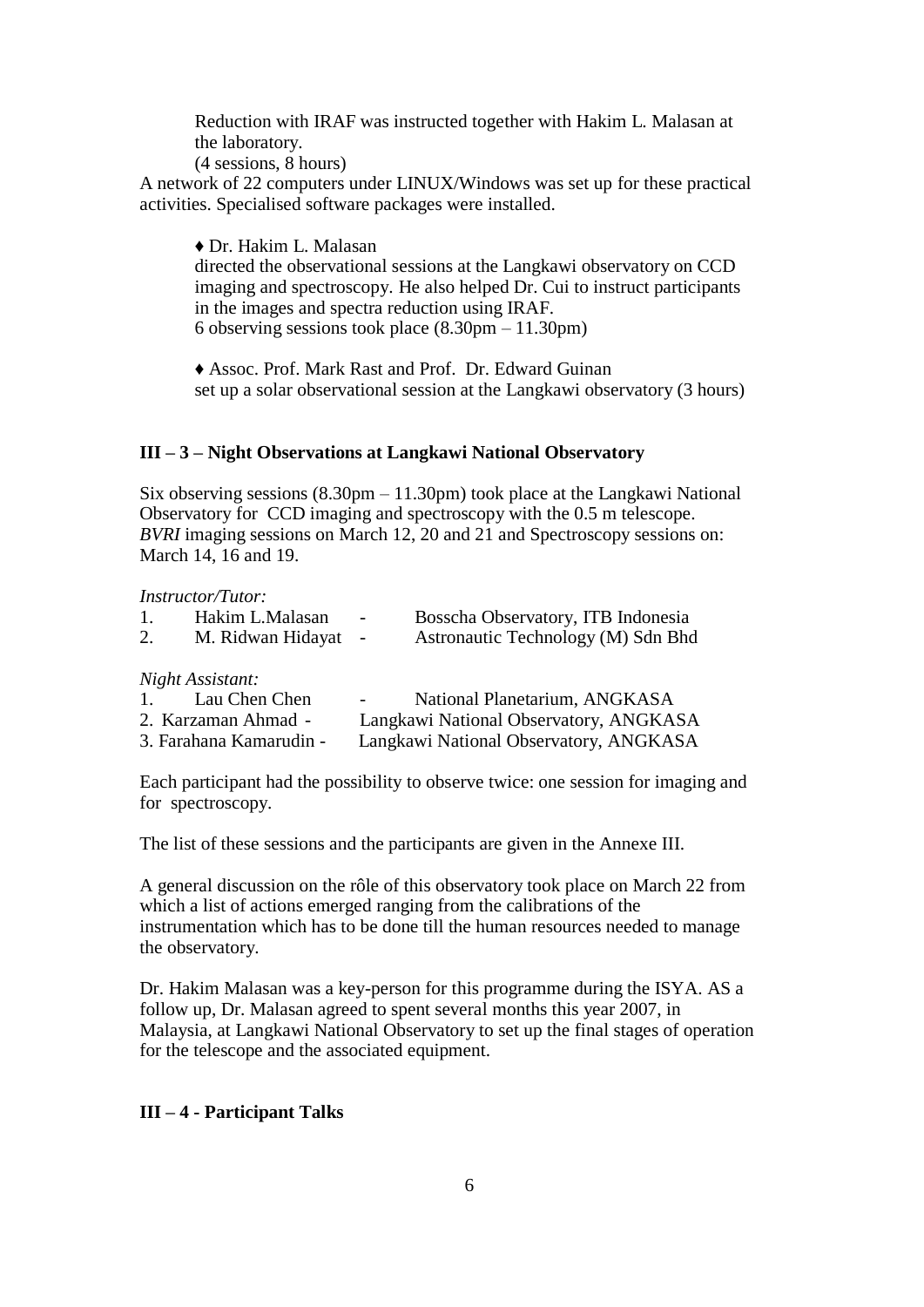Six sessions were organised for talks by the participants on their current interest and research domains.

27 talks were given; the list of these talks is in Annexe IV and the powerpoint files of these presentations are on the DVD.

Each talk was of 15 minutes plus 5 minutes for discussion. As a rule, the timing for each talk has been very strict.

The participants also presented the results of the observations done at Langkawi observatory during two more sessions.

### **IV - Publication of a DVD**

A DVD has been produced. It contains the files of all the lectures as well as the participants talks (powerpoint presentations), the observing sessions and various reportage of social activities during the ISYA.

Each participant received such one DVD.

Concerning the lectures, photocopies were given to the participants before each course.

### **V – Non - Academic Activities**

Non academic activities were organised during the ISYA.

During the week-end various visits on Langkawi island took place on Sunday March 11<sup>th</sup>, Saturday March 17<sup>th</sup> and Sunday March 18<sup>th</sup>.

Formal dinners took place during the ISYA: they are described in the attached leaflet.

These social activities among lecturers, participants and organising committee members played an important rôle in the conviviality of an ISYA.

### **VI – Other Scientific Activities**

Besides the academic programme of the ISYA, the lecturers gave several conferences :

● At the Opening Ceremony, at UKM University, Kuala Lumpur, Michèle Gerbaldi gave a conference attended by 150 persons from the university including about 80 students.

● At the National Science Museum, Kuala Lumpur, Ed Guinan conference was attended by 250 schoolboys and girls (15 - 17 years old)

● At the National Planetarium, Kuala Lumpur, Udaya Shankar conference was attended by 100 schoolboys and girls (15 - 17 years old) and 50 university students

● At the MARA Science College , Langkawi, Ed Guinan conference was attended by 250 schoolboys and girls (15 - 17 years old) followed by more than 2 hours of questions/answers with ISYA lecturers.

• At the Terengganu University, Michèle Gerbaldi conference was attended by about 150 university lecturers and students.

An exhibition on astronomy and space sciences was set up by ANGKASA at the MARA Science College at Langkawi for 3 days, including a portable planetarium,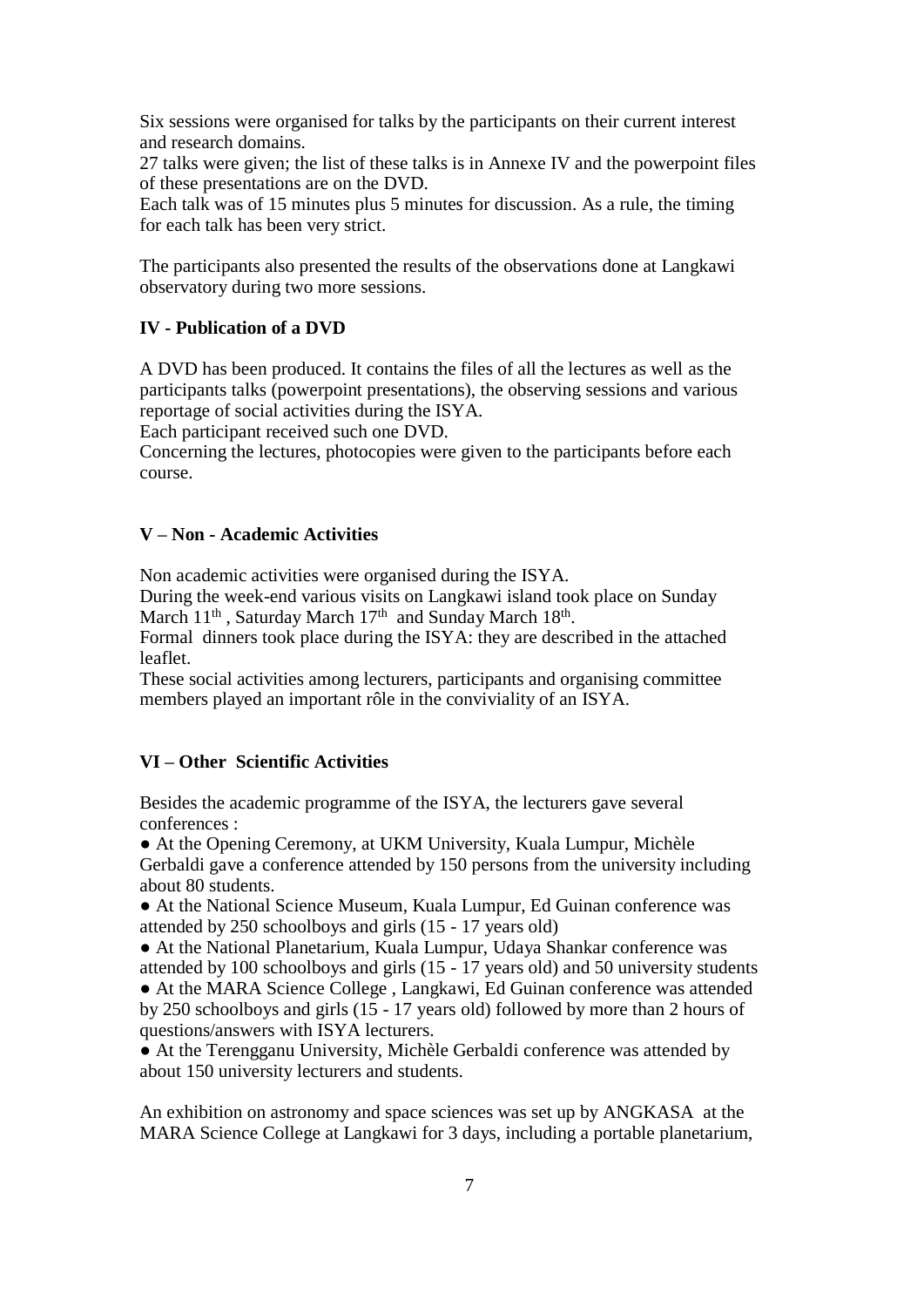for the benefit of the students there.

### **VII - Budget and Local Organisation**

It must be strongly emphasised that this ISYA was organised by ANGKASA at a level of involvement and financial support never met before in any ISYA. The budget input of ANGASA (Malaysian National Space Agency) into the ISYA allowed the invitation of 28 foreign participants.

During the all ISYA a team of 11 persons from the National Malaysian Space Agency was dealing with all the administrative activities, photocopies, organising transportation, etc. This is a level of support never reached before. The list of the members of this team is given in the attached document.

### **VIII – Conclusion**

This ISYA is the starting point for the development of new programmes in Malaysia in particular related to the use of the Langkawi National Observatory in both stellar and solar domain. A full session was devoted to underline criteria for the management of this observatory and its use for research through international cooperation and for the training of future observers at larger telescope.

It is clear that this observatory with its present equipment can play an important rôle in the training to understand how an observation has to be done. Such a knowledge is important to write a proposal for observing time at any major observatory.

The solar telescope at Langkawi National Observatory could also potentially be integrated into the worldwide network of Hα patrol instruments or that of precision photometric imagers.

To conclude; the 29th ISYA was successfully held and organized.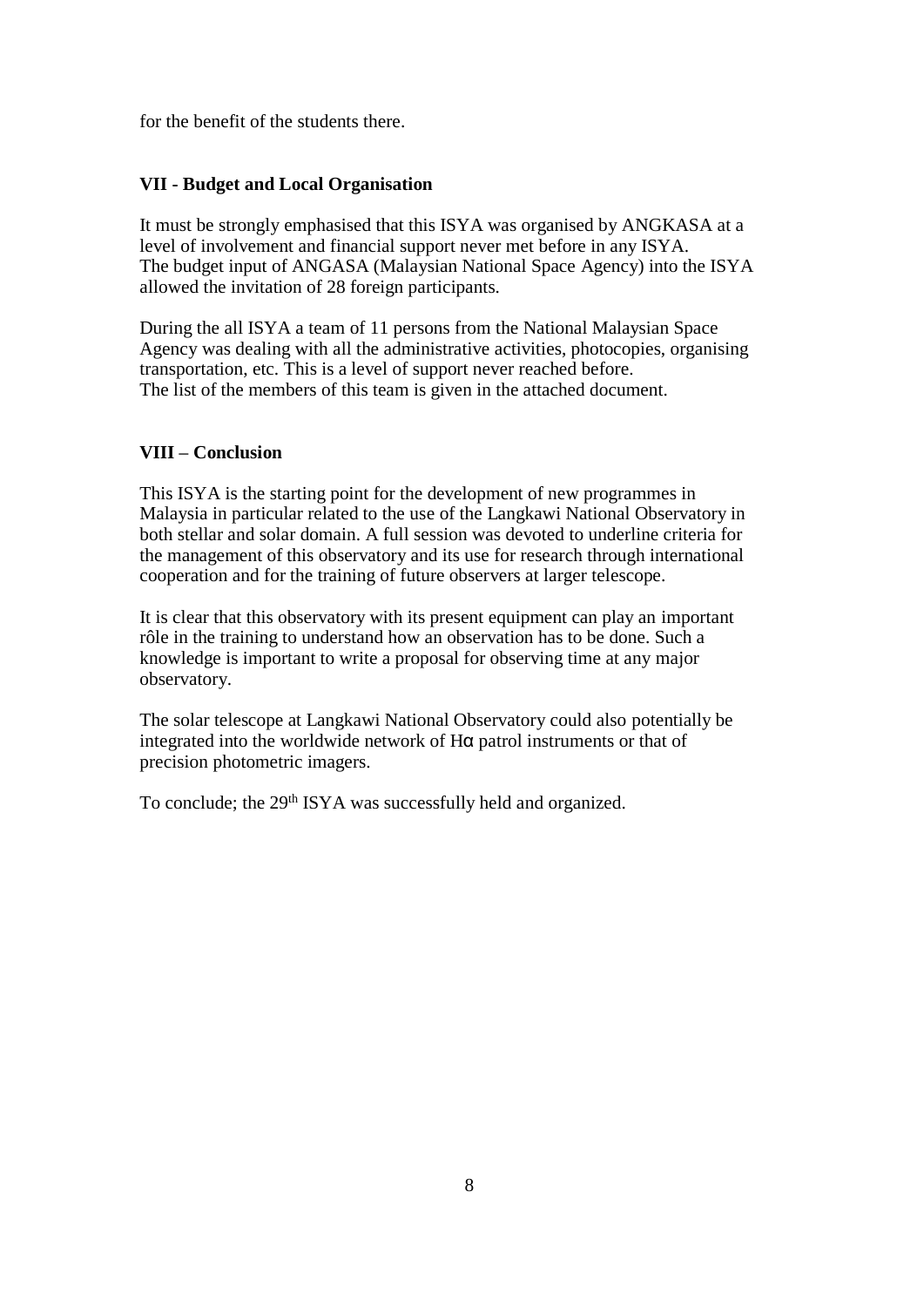## **ANNEXE I**

## **List of the Participants**

| <b>Name</b>                                                                                | Country             | Institution                                                 | Gender |
|--------------------------------------------------------------------------------------------|---------------------|-------------------------------------------------------------|--------|
| Dai Zhibin<br>zhibin-dai@hotmail.com                                                       | China               | Yunnan<br>Observatory                                       | Male   |
| Yuan Jinzaho<br>yjz@ynao.ac.cn                                                             | China               | Yunnan<br>Observatory                                       | Male   |
| Nam Sok-Chon<br>pptayang@co.chesin.com,<br>pyevol@co.chesin.com                            | <b>DPR</b><br>Korea | Pyongyang<br>Astronomical<br>Observatory                    | Male   |
| Kim Mun-Song<br>pptayang@co.chesin.com,<br>pyevol@co.chesin.com                            | <b>DPR</b><br>Korea | Pyongyang<br>Astronomical<br>Observatory                    | Male   |
| Kim Yong-Nam<br>pptayang@co.chesin.com,<br>pyevol@co.chesin.com                            | <b>DPR</b><br>Korea | Pyongyang<br>Astronomical<br>Observatory                    | Male   |
| Laxmikant Chaware<br>chaware@iucaa.ernet.in                                                | India               | Pt. Ravishankar<br>Shukla University                        | Male   |
| Yogesh Maan<br>ymaan4@gmail.com                                                            | India               | Astronomy &<br>Astrophysics,<br>Raman Research<br>Institute | Male   |
| Wasim Raja<br>wasim@rri.res.in                                                             | India               | Raman Research<br>Institute                                 | Male   |
| Hanindyo Kuncarayakti<br>kuncarayakti@students.as.itb.<br>ac.id,<br>kuncarayakti@gmail.com | Indonesia           | Bandung Institute of<br>Technology                          | Male   |
| Mochamad Ikbal Arifyanto<br>ikbal@as.itb.ac.id                                             | Indonesia           | Bandung Institute of<br>Technology                          | Male   |
| Dading Nugroho<br>dading@students.as.itb.ac.id                                             | Indonesia           | Bandung Institute of<br>Technology                          | Male   |
| Nanang Widodo<br>nang@yahoo.co.id                                                          | Indonesia           | Indonesian Institute<br>of Aeronautics and<br>Space (LAPAN) | Male   |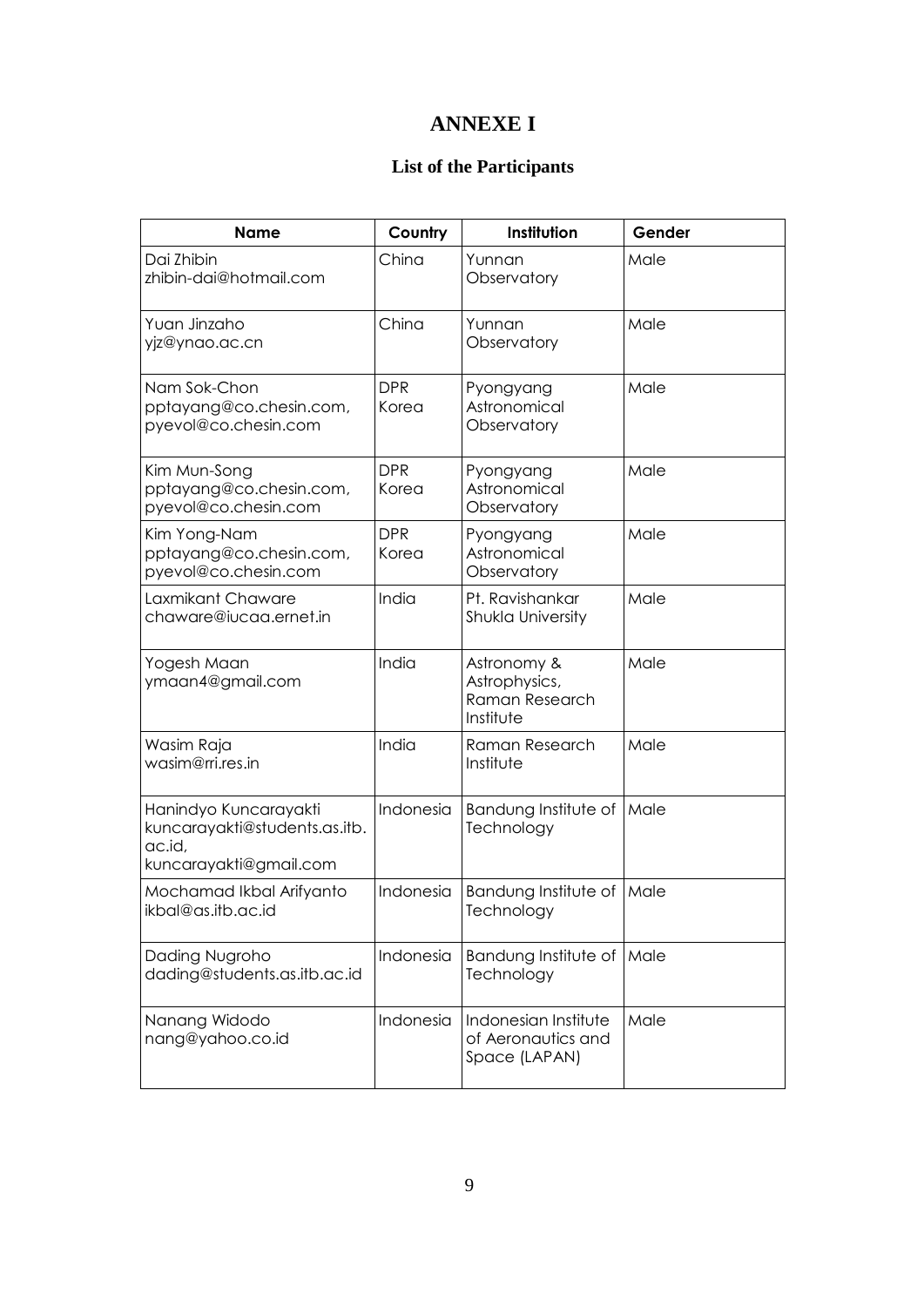| <b>Name</b>                                                 | Country   | Institution                                                 | Gender |
|-------------------------------------------------------------|-----------|-------------------------------------------------------------|--------|
| Agustinus Gunawan<br>Admiranto<br>gun_agustinus@yahoo.com   | Indonesia | Indonesian Institute<br>of Aeronautics and<br>Space (LAPAN) | Male   |
| Clara Yono Yatini<br>clara@bdg.lapan.go.id                  | Indonesia | Indonesian Institute<br>of Aeronautics and<br>Space (LAPAN) | Female |
| <b>Emanuel Sungging Mumpuni</b><br>nggieng@postmaster.co.uk | Indonesia | Indonesian Institute<br>of Aeronautics and<br>Space (LAPAN) | Male   |
| Farah Hani Abdul Rahim<br>farahhani@gmail.com               | Malaysia  | Universiti<br>Kebangsaan<br>Malaysia (UKM)                  | Female |
| Nazhatulshima Ahmad<br>a_naza8898@yahoo.com                 | Malaysia  | University of Malaya<br>(UM)                                | Female |
| Geri Gopir<br>gkagopir@gmail.com                            | Malaysia  | Universiti<br>Kebangsaan<br>Malaysia (UKM)                  | Male   |
| Zulhibabullah Ismail<br>zul@angkasa.gov.my                  | Malaysia  | National Space<br>Agency (ANGKASA)                          | Male   |
| Mohd Khairul Hisham Ismail<br>khairul@angkasa.gov.my        | Malaysia  | National Space<br>Agency (ANGKASA)                          | Male   |
| Kassim Bahali<br>kassimbahali@gmail.com                     | Malaysia  | Al-Khawarizmi<br>Observatory                                | Male   |
| Siti Jamiah Mohamad - yob<br>sitij109@salam.uitm.edu.my     | Malaysia  | Universiti Teknologi<br>MARA (UITM)                         | Female |
| Sua Sin Zang<br>szsua@yahoo.com<br>szua313@gmail.com        | Malaysia  | South West<br>University,<br>P.R. China                     | Male   |
| Roslan Umar<br>roslan@udm.edu.my                            | Malaysia  | Unit Falak, Sekolah<br>Pengajian Umum<br>(UDM)              | Male   |
| Joko Satria A.<br>kencana26@yahoo.com                       | Malaysia  | University of Malaya                                        | Male   |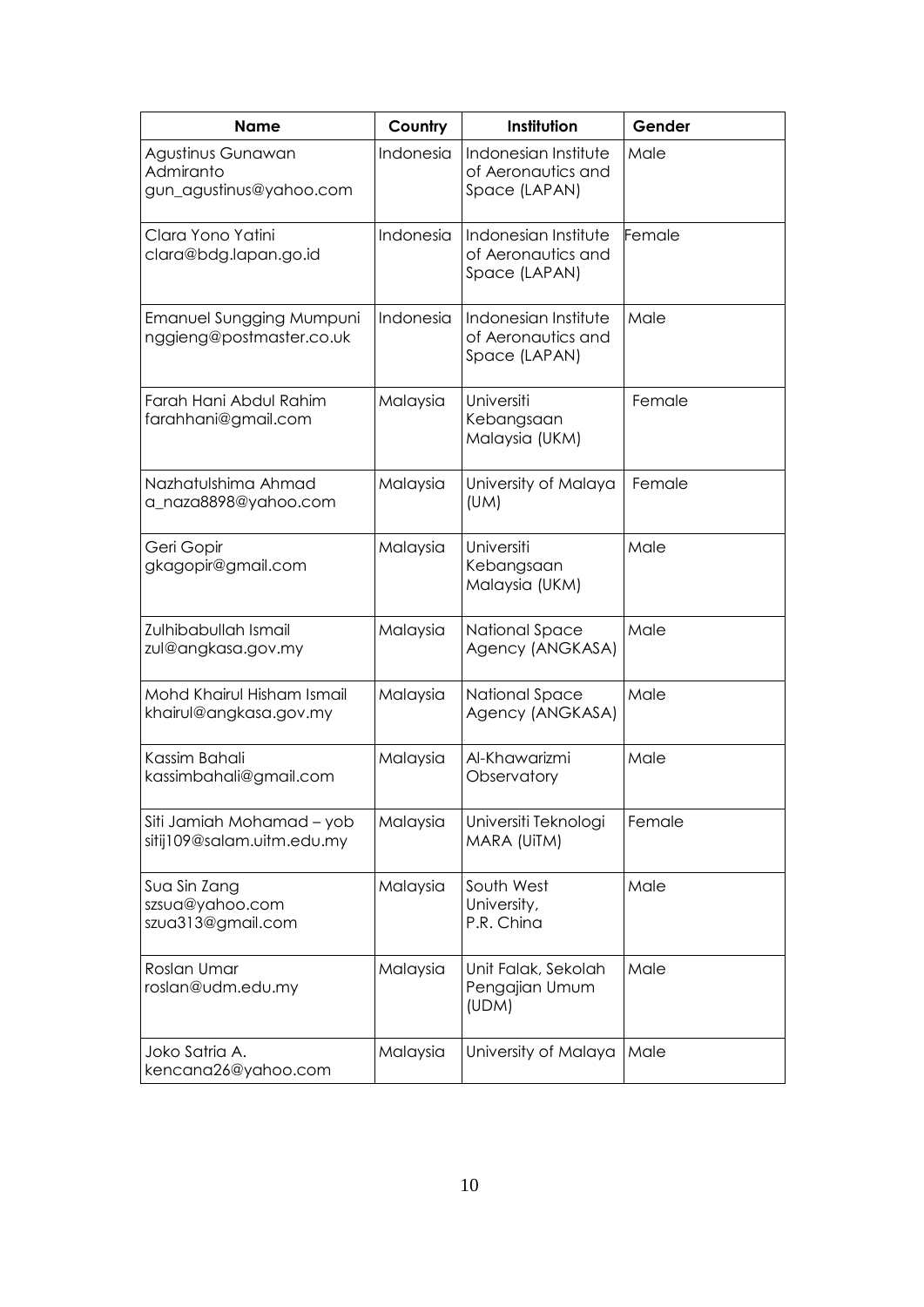| <b>Name</b>                                                   | Country               | Institution                                                                                             | Gender |
|---------------------------------------------------------------|-----------------------|---------------------------------------------------------------------------------------------------------|--------|
| Jayanta Acharya<br>jayantaacharya@gmail.com                   | Nepal                 | <b>Balmeki Campus</b><br>Mahendra Sankrit<br>University                                                 | Male   |
| Robyn Michele Woollands<br>RMW64@student.canterbury.<br>ac.nz | <b>New</b><br>Zealand | University of<br>Canterbury,<br>Christchurch                                                            | Female |
| Siramas Komojinda<br>sko18@student.canterbury.ac<br>.nz       | <b>New</b><br>Zealand | University of<br>Canterbury,<br>Christchurch                                                            | Female |
| Ma Rosario Ramos<br>marosarioramos@yahoo.com                  | Philippines           | Philippine<br>Atmospheric,<br>Geophysical and<br>Astronomical<br>Services<br>Administration<br>(PAGASA) | Female |
| <b>Benny Nieva</b><br>nieva@yahoo.com                         | Philippines           | Philippine<br>Atmospheric,<br>Geophysical and<br>Astronomical<br>Services<br>Administration<br>(PAGASA) | Female |
| Salvador Quirimit<br>sg_quirimit@yahoo.com                    | Philippines           | Philippine<br>Atmospheric,<br>Geophysical and<br>Astronomical<br>Services<br>Administration<br>(PAGASA) | Male   |
| Michael Bala<br>ekimalab@gmail.com                            | Philippines           | Philippine<br>Atmospheric,<br>Geophysical and<br>Astronomical<br>Services<br>Administration<br>(PAGASA) | Male   |
| Nuwan Indika<br>Medagangoda<br>Indika@accmt.ac.lk             | Sri Lanka             | Arthur C. Clarke<br>Institute                                                                           | Male   |
| Chang Chan-Kao<br>rex@astro.ncu.edu.tw                        | Taiwan                | Institute of<br>Astronomy, National<br><b>Central University</b>                                        | Male   |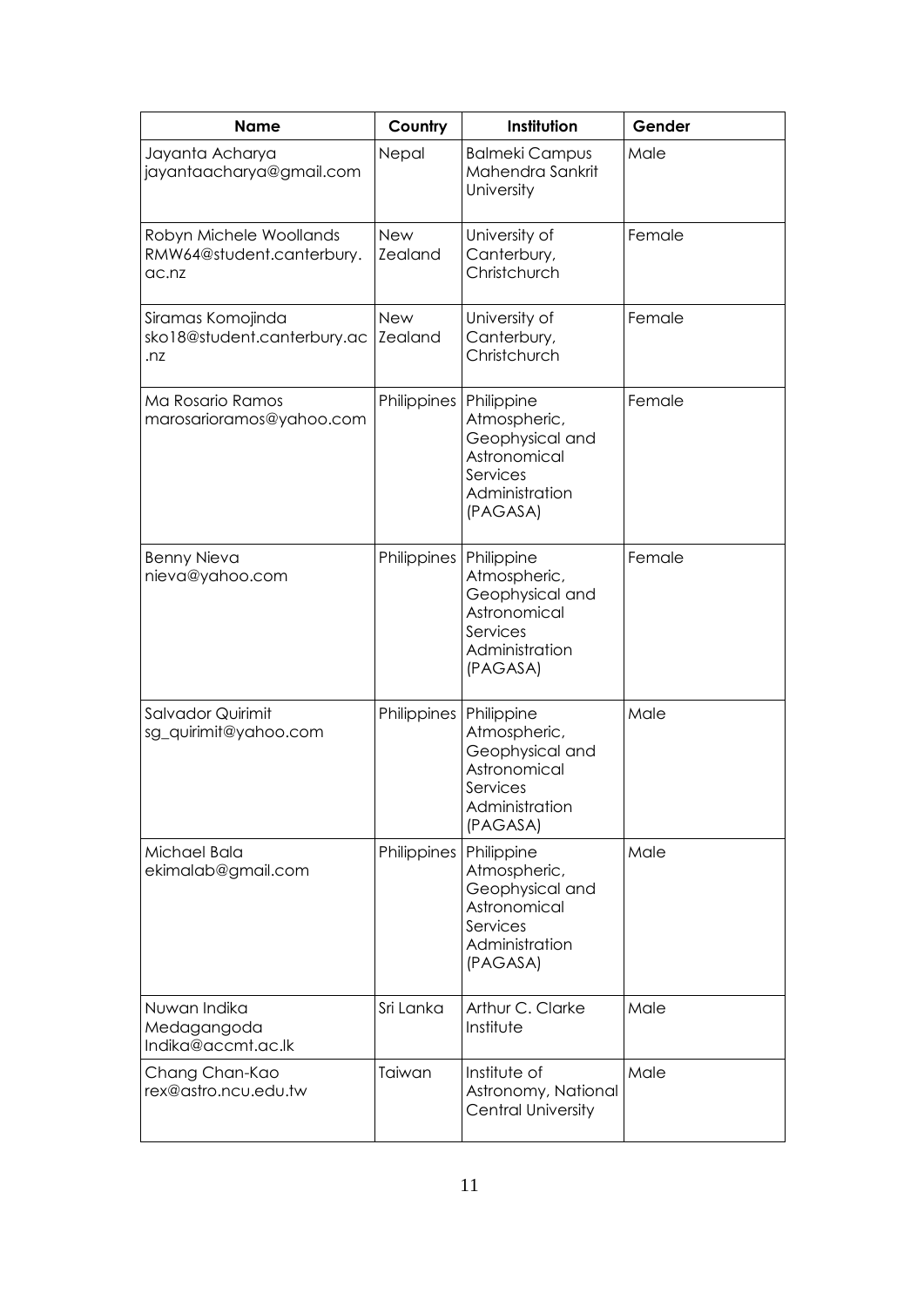| Name                                               | Country         | Institution                                             | Gender |
|----------------------------------------------------|-----------------|---------------------------------------------------------|--------|
| Wiraporn Maithong<br>wiraporn@cmru.ac.th           | <b>Thailand</b> | Chiang Mai<br>Rajabhat University                       | Female |
| Amnart Sukom<br>amnart 2525@hotmail.com            | <b>Thailand</b> | Chiang Mai<br>University                                | Male   |
| Nguyen Tien Dung<br>tiendung univinh@yahoo.co<br>m | Vietnam         | Department of<br>Physics, Vinh<br>University            | Male   |
| Nguyen Duc Phuong<br>nguyend.phuong@gmail.co<br>m  | Vietnam         | Hanoi Observatory,<br>University of<br>Education, Hanoi | Male   |
|                                                    |                 |                                                         |        |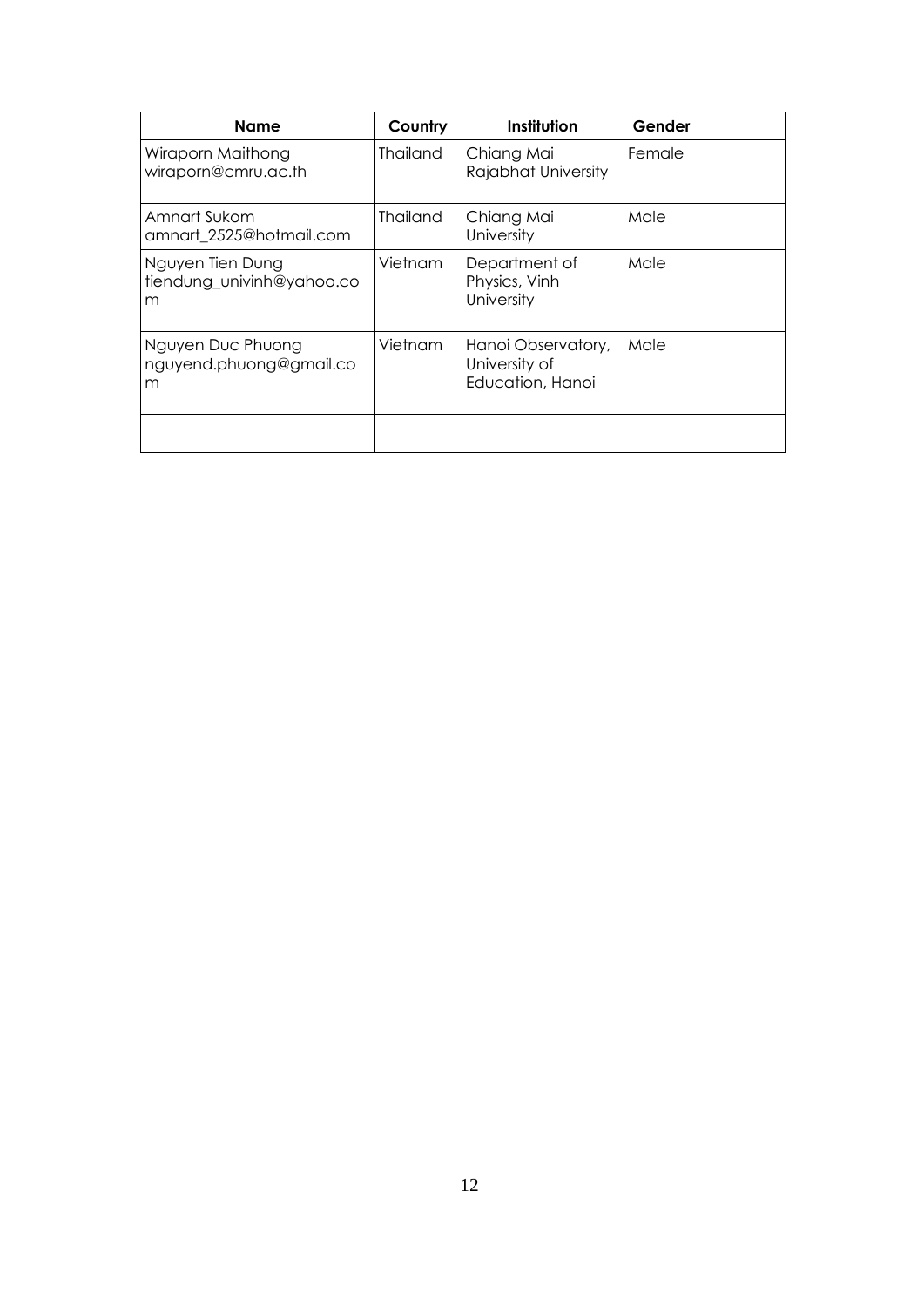# **ANNEXE II**

### **Time Table**

| Time                   | 5 March MONDAY                                                                | 6 March TUESDAY                                                                                           | 7 March WEDNESDAY                                                             |
|------------------------|-------------------------------------------------------------------------------|-----------------------------------------------------------------------------------------------------------|-------------------------------------------------------------------------------|
| $8.30 - 9.00$ am       | Registration                                                                  |                                                                                                           |                                                                               |
| $9.00$ am $- 10.30$ am | ISYA Opening<br>Dr. Mazlan Othman<br>Dr. M. Gerbaldi<br>Briefing on ISYA 2007 | Stellar Modeling<br>Gerbaldi 2                                                                            | Radio Astronomy<br>Udaya 3                                                    |
| 10.30 am-11.00am Break |                                                                               |                                                                                                           |                                                                               |
| 11.00am - 12.30pm      | Stellar Astronomy<br>Zambri 1                                                 | Radio Astronomy<br>Udaya 2                                                                                | Variable<br>Star/Heliophysical<br>Guinan <sub>2</sub>                         |
| 12.30 - 2.00 pm Lunch  |                                                                               |                                                                                                           |                                                                               |
| 2.00 pm-3.30 pm        | Radio Astronomy<br>Udaya 1                                                    | Variable<br>Star/Heliophysical<br>Guinan 1                                                                | Stellar Astronomy<br>Zambri 2                                                 |
| 3.30pm - 4.00pm Break  |                                                                               |                                                                                                           |                                                                               |
| 4.00pm-5.30pm          | <b>Stellar Modeling</b><br>Gerbaldi 1                                         | To present results and to<br>give a talk (Guinan)                                                         | Participant-Talks1                                                            |
| Evening 9.00pm-11.0pm  |                                                                               | $8.00 - 10.30$ PM<br>ISYA Opening Ceremony<br>(Chancellery Building)<br>Public lecture<br>Dr. M. Gerbaldi |                                                                               |
|                        |                                                                               |                                                                                                           | Public Lecture (National<br>Science Center - 2:00pm-<br>4:00 pm) Dr. EdGuinan |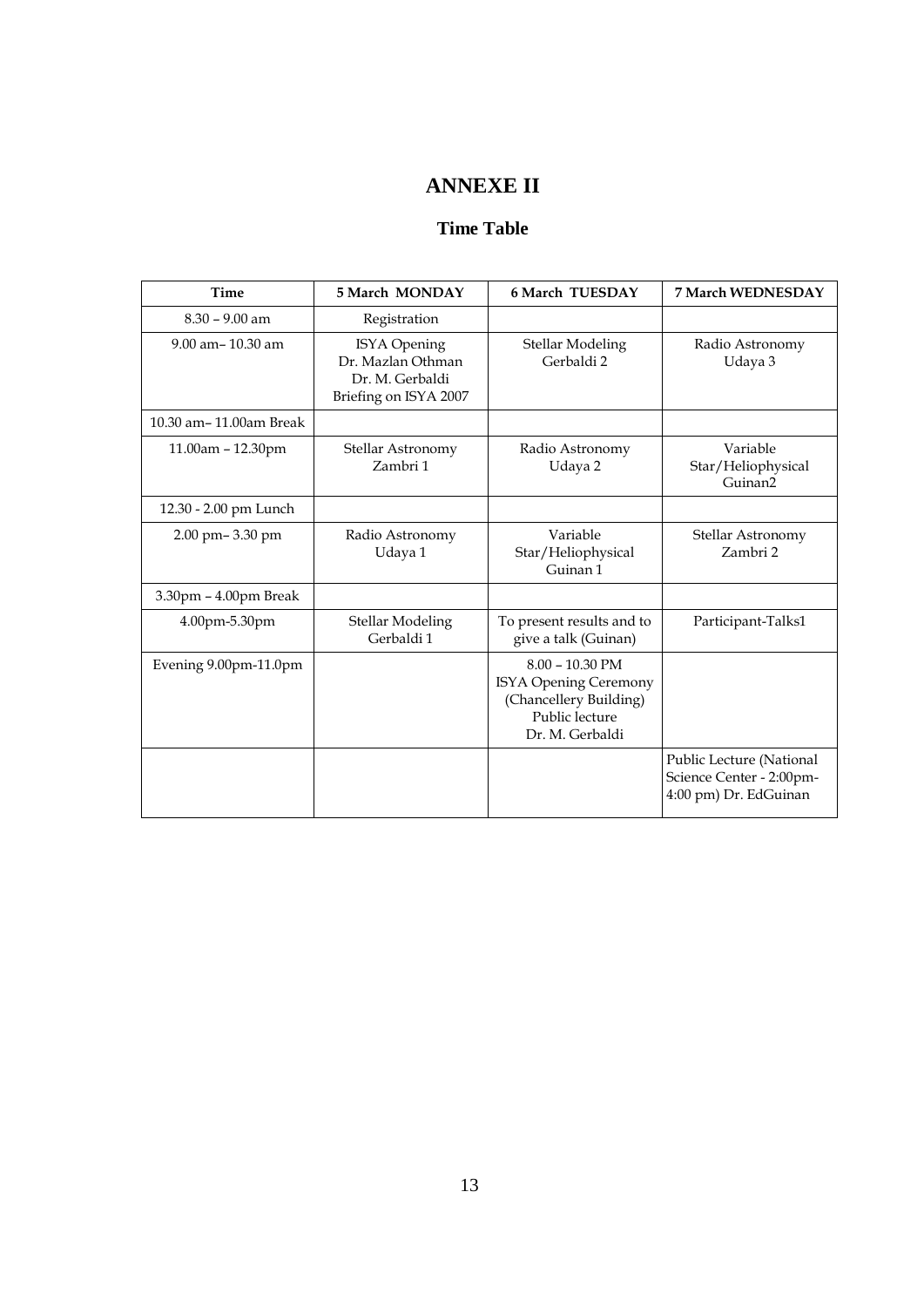| <b>Time</b>            | 8 March THURSDAY                                               | <b>FRIDAY Time-Table</b>                          | 9 March FRIDAY                                                   |
|------------------------|----------------------------------------------------------------|---------------------------------------------------|------------------------------------------------------------------|
|                        |                                                                |                                                   |                                                                  |
| 9.00 am-10.30 am       | Radio Astronomy<br>Udaya 4                                     | 9.00 am-10.30 am                                  | Stellar Astronomy<br>Zambri 3                                    |
| 10.30 am-11.00am Break |                                                                | 10.30 am-11.00am Break                            |                                                                  |
| 11.00am - 12.30pm      | <b>Stellar Modeling</b><br>Gerbaldi 3                          | 11.00am - 12.30pm                                 | Galaxies<br>Doi1                                                 |
| 12.30 - 2.00 pm Lunch  |                                                                | 12.30 - 2.45 pm Lunch<br>(and prayer for Muslims) |                                                                  |
| 2.00 pm-3.30 pm        | Variable<br>Star/Heliophysical<br>Guinan 3                     | 2.45 pm- 4.15 pm                                  | Instrumentation<br>Malasan1                                      |
| 3.30pm - 4.00pm Break  |                                                                | 4.15 pm - 4.45pm Break                            |                                                                  |
| 4.00pm-5.30pm          | Participant-Talks2                                             | 4.450pm-6.15pm                                    | Instrumentation<br>Malasan2                                      |
| Evening 9.00pm-11.0pm  | National Planetarium visit<br>Public lecture Dr. U.<br>Shankar |                                                   | 9:00pm departure to<br>Langkawi island by bus<br>(night journey) |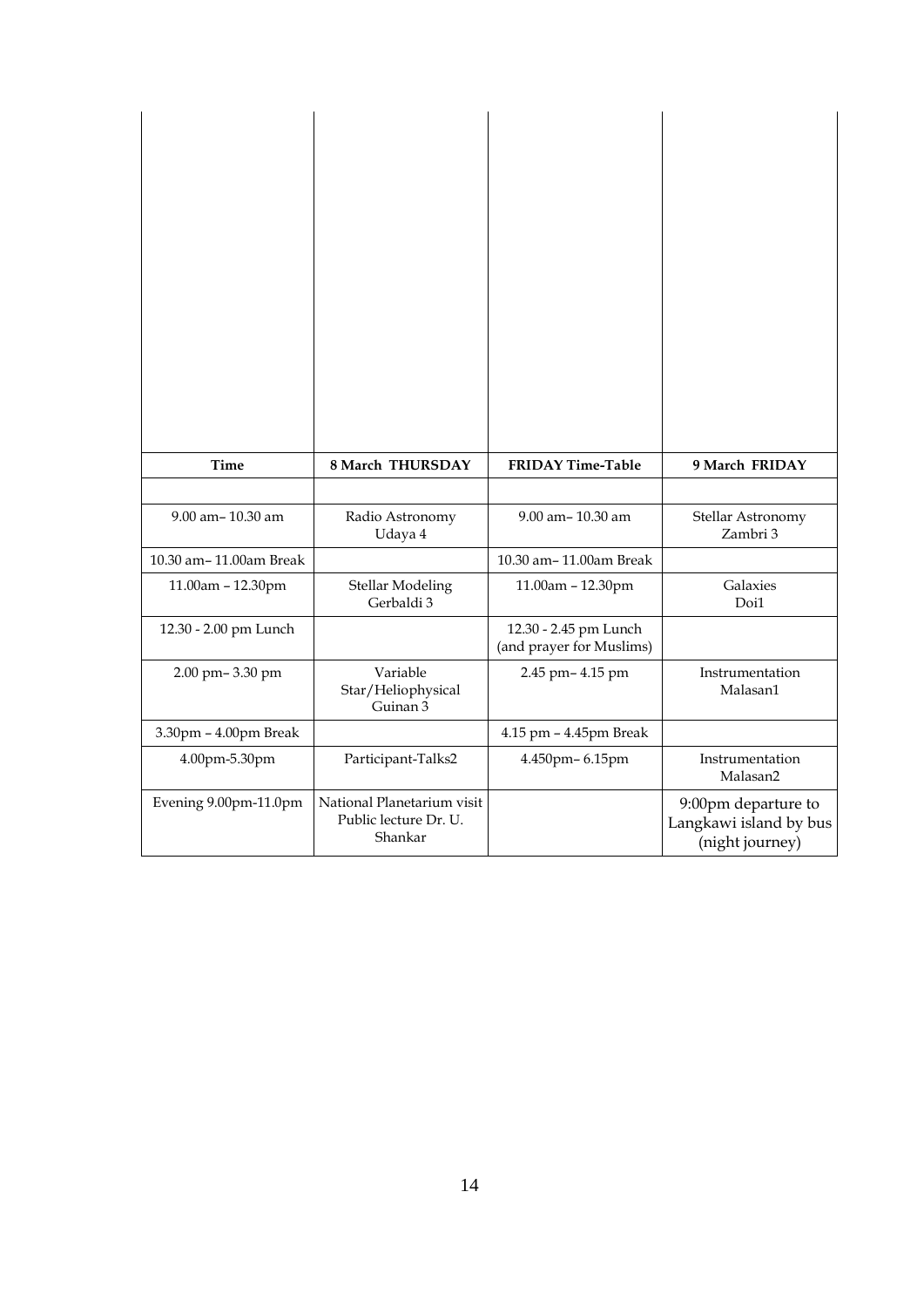| <b>Time</b>                                 | 12 March Monday                     | 13 March Tuesday              | 14 March Wednesday                     |
|---------------------------------------------|-------------------------------------|-------------------------------|----------------------------------------|
| 9.00 am-10.30 am                            | Galaxies<br>Doi 2                   | Galaxies<br>Doi3              | Radio Astronomy<br>Udaya 6             |
| 10.30 am-11.00am Break                      |                                     |                               |                                        |
| 11.00am - 12.30pm                           | Radio Astronomy<br>Udaya5           | Solar Physics<br>Rast1        | Solar Physics<br>Rast3                 |
| 12.30 - 2.00 pm Lunch                       |                                     |                               |                                        |
| 2.00 pm-3.30 pm                             | Data Archiving<br>Cui1              | <b>Solar Physics</b><br>Rast2 | <b>Solar Physics</b><br>Rast4          |
| $3.30\mathrm{pm}$ – $4.00\mathrm{pm}$ Break |                                     |                               |                                        |
| 4.00pm-5.30pm                               | Data Archiving<br>Cui2              | Lab VO (2h)                   | Data Archiving<br>Cui3                 |
| Evening 9.00pm-11.0pm                       | Observations 1<br>Imaging - Malasan |                               | Observations 2<br>Spectroscopy-Malasan |
|                                             |                                     |                               |                                        |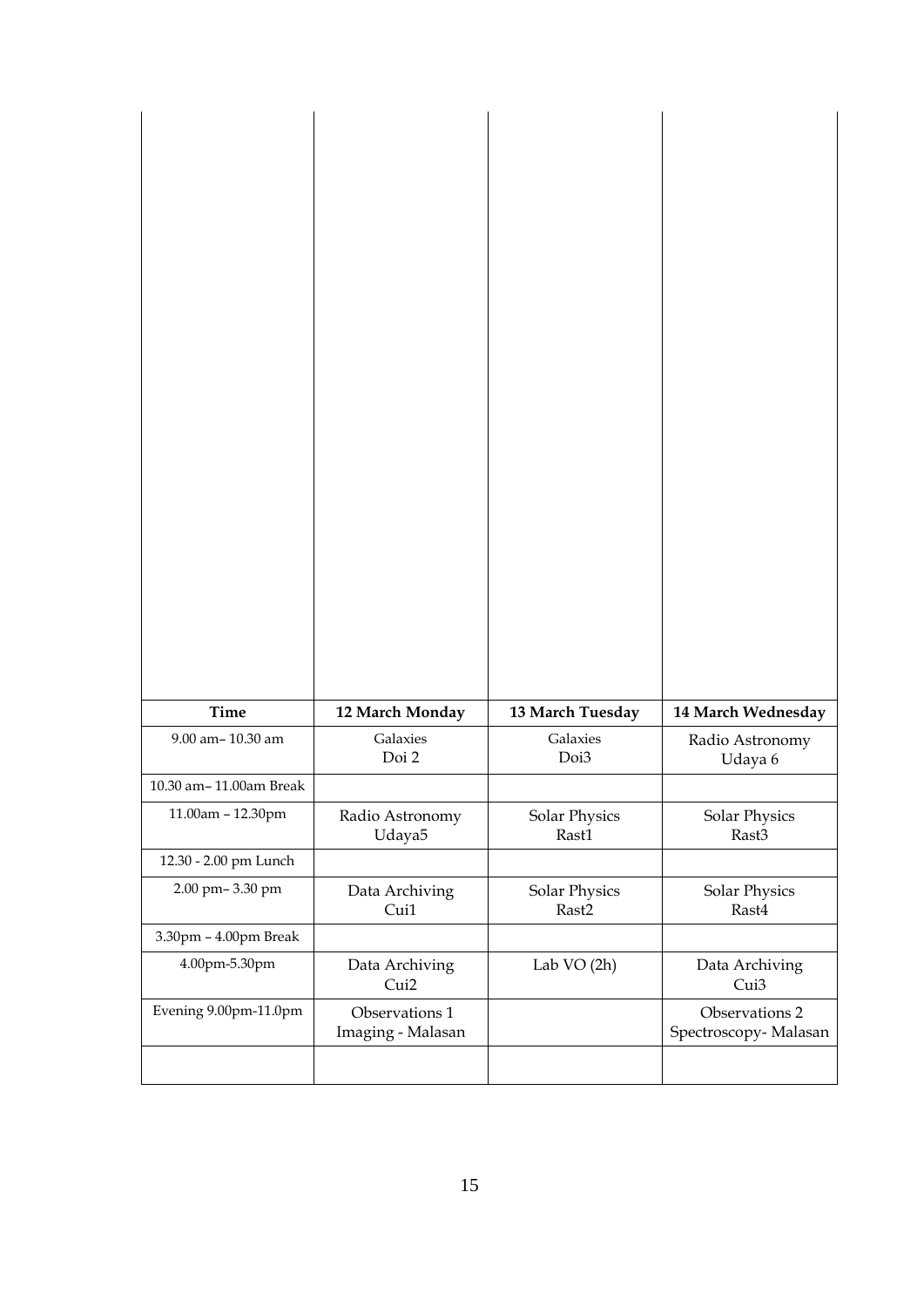| <b>Time</b>            | 15 March THURSDAY                     | <b>FRIDAY Time-Table</b>                          | 16 March FRIDAY                                            |
|------------------------|---------------------------------------|---------------------------------------------------|------------------------------------------------------------|
| 9.00 am-10.30 am       | Solar observations<br>(Rast - Guinan) | 9.00 am-10.30 am                                  | Variable<br>Star/Heliophysical<br>Guinan 4                 |
| 10.30 am-11.00am Break |                                       | 10.30 am-11.00am Break                            |                                                            |
| 11.00am - 12.30pm      | Solar observations<br>(Rast - Guinan) | 11.00am - 12.30pm                                 | Advices on writing,<br>Cvs, application for jobs<br>Guinan |
| 12.30 - 2.00 pm Lunch  |                                       | 12.30 - 2.45 pm Lunch<br>(and prayer for Muslims) |                                                            |
| 2.00 pm-3.30 pm        | Lab IRAF1 (2h)<br>Cui                 | 2.45 pm-4.15 pm                                   | Lab IRAF2 (2h)<br>Cui                                      |
| 3.30pm - 4.00pm Break  |                                       | 4.15 pm - 4.45pm Break                            |                                                            |
| 4.00pm-5.30pm          | Instrumentation<br>Malasan 3          | 4.450pm-6.15pm                                    | Lab IRAF2 (2h)<br>Cui                                      |
| Evening 9.00pm-11.0pm  |                                       | Evening 9.00pm-11.0pm                             | Observations 3<br>Spectroscopy - Malasan                   |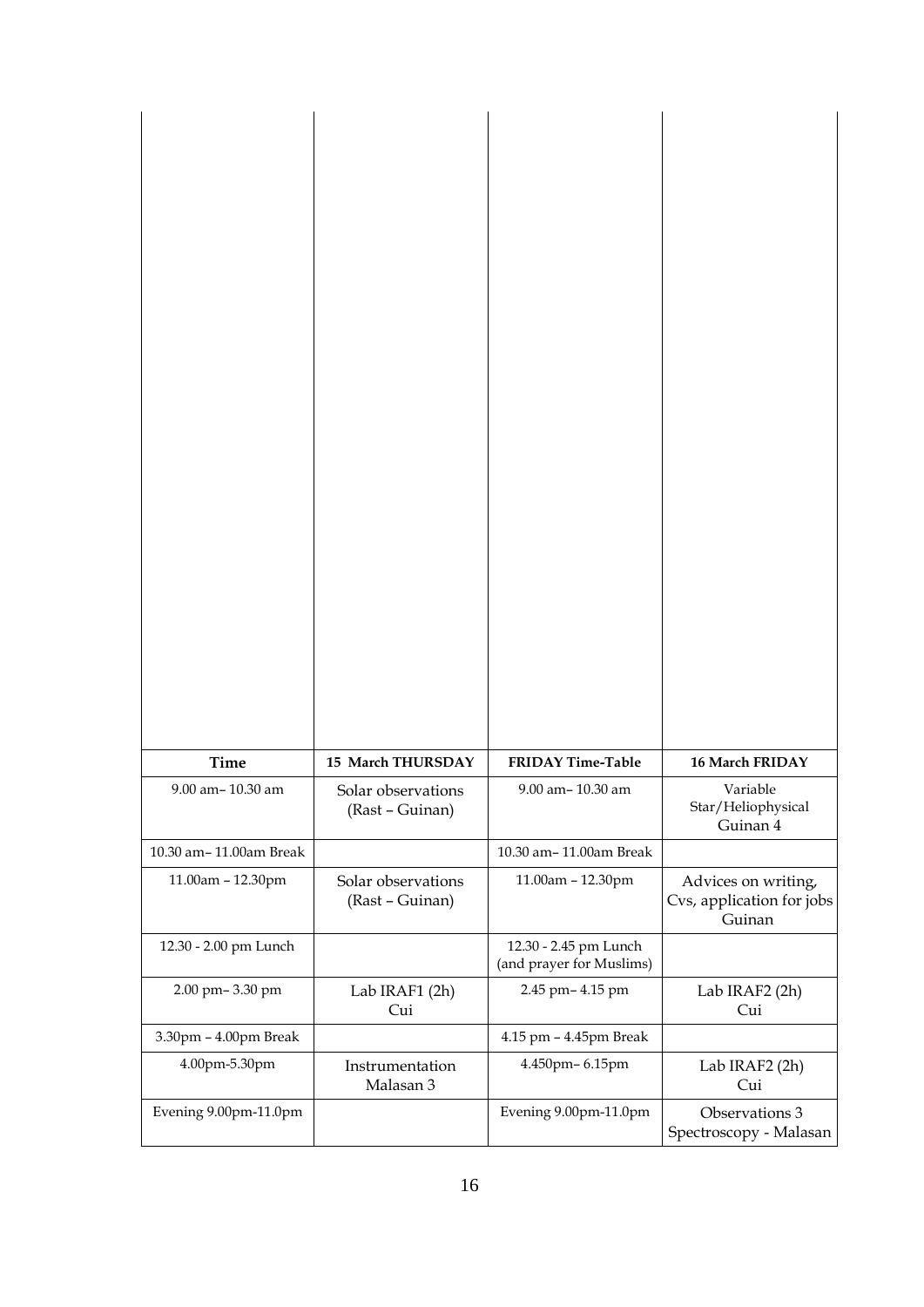| <b>Time</b>                                | 19 March Monday                               | 20 March Tuesday                      | 21 March Wednesday                 |
|--------------------------------------------|-----------------------------------------------|---------------------------------------|------------------------------------|
| 9.00 am-10.30 am<br>10.30 am-11.00am Break | Sun<br>Lang1                                  | Evolution binary stars<br>DeGreve2    | Sun<br>Lang3                       |
| 11.00am - 12.30pm                          | Instrumentation<br>Malasan 4                  | Sun<br>Lang <sub>2</sub>              | Evolution binary stars<br>DeGreve3 |
| 12.30 - 2.00 pm Lunch                      |                                               |                                       |                                    |
| 2.00 pm-3.30 pm                            | Evolution binary stars<br>DeGreve1            | Advisors on writing<br>papers DeGreve | Participant-Talks5                 |
| 3.30pm - 4.00pm Break                      |                                               |                                       |                                    |
| 4.00pm-5.30pm                              | Participant-Talks3<br>and Observation results | Participant-Talks4                    | Participant-Talks6                 |
| Evening 9.00pm-11.0pm                      | Observations 4<br>Spectroscopy - Malasan      | Observations 5<br>Imaging             | Observations 6<br>Imaging          |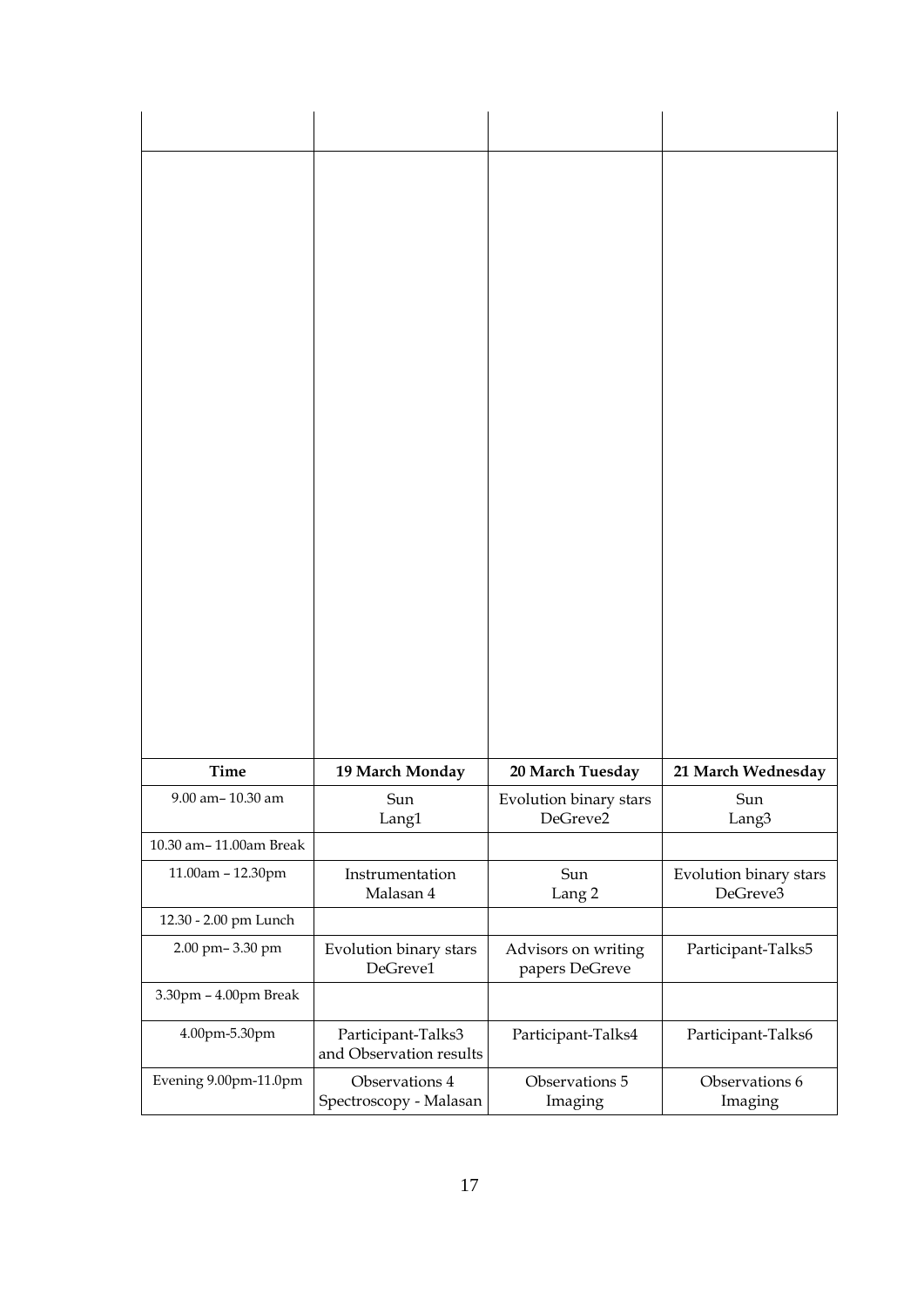| Time                   | 22 March Thursday                                 | Friday time-table                  | 23 March Friday                      |
|------------------------|---------------------------------------------------|------------------------------------|--------------------------------------|
| 9.00 am-10.30 am       | Evolution binary stars<br>DeGreve4                | $9.00 - 10.30$ am                  | General discussion on<br><b>ISYA</b> |
| 10.30 am-11.00am Break |                                                   | $10.30 - 11.00$ am<br><b>Break</b> |                                      |
| 11.00am - 12.30pm      | Sun<br>Lang4                                      | 11.00am - 12.30pm                  | <b>CLOSING</b><br><b>CEREMONY</b>    |
| 12.30 - 2.00 pm Lunch  |                                                   |                                    |                                      |
| 2.00 pm-3.30 pm        | Observatory<br>Management<br>(general discussion) |                                    |                                      |
|                        |                                                   |                                    |                                      |
|                        |                                                   |                                    |                                      |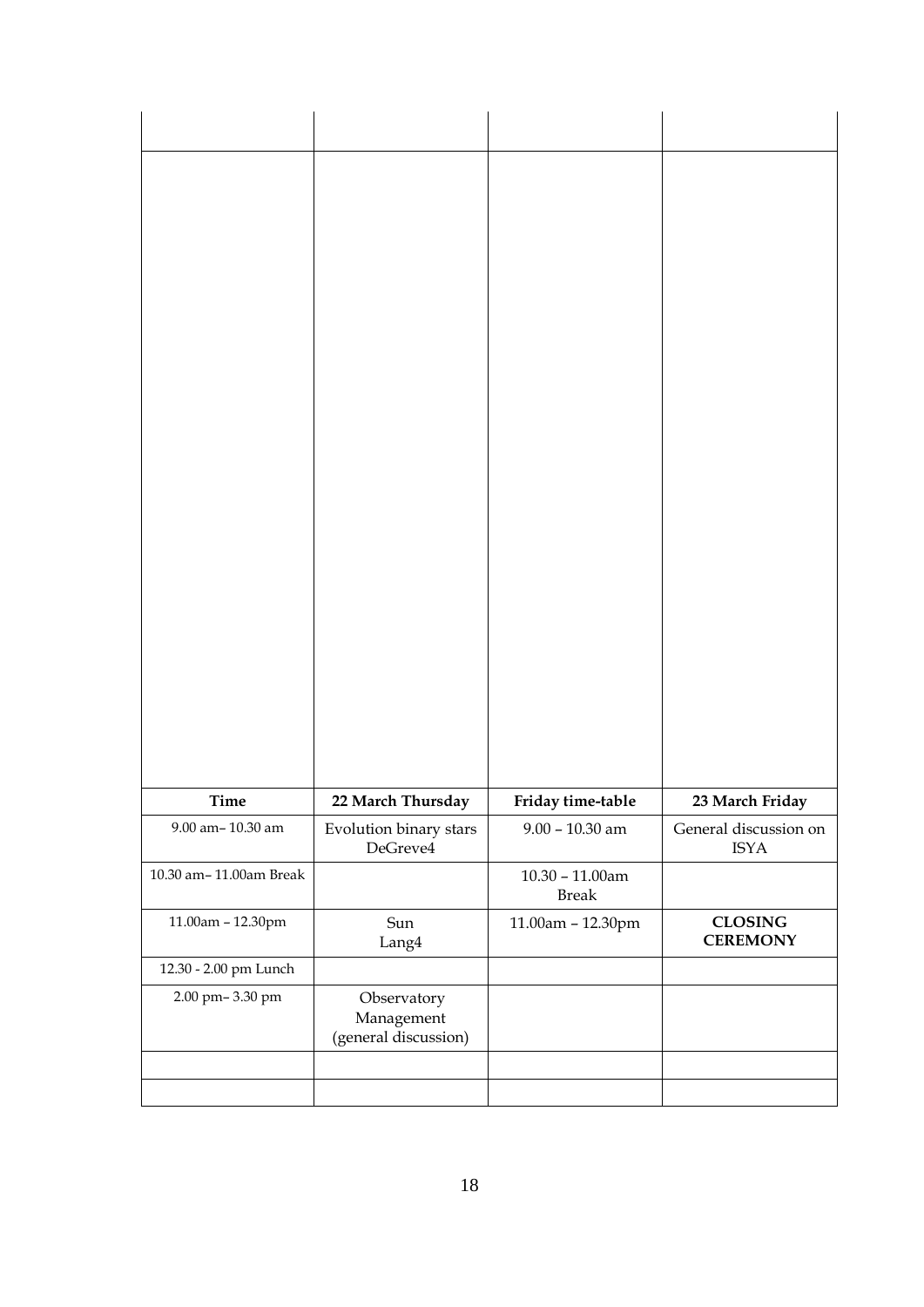## **ANNEXE III**

## **Observation Sessions**

# **Deep Sky CCD Imaging/Astrophotography**

| : 12 Mac 2007                   |
|---------------------------------|
| : 8:30 pm $-$ 12:30am           |
| : Langkawi National Observatory |
| : Hakim L. Malasan              |
| M. Ridwan Hidayat               |
| : Lau Chen Chen                 |
| Farahana Kamarudin              |
| Karzaman Ahmad                  |
|                                 |

| No. | <b>Name of Participants</b> | Group |
|-----|-----------------------------|-------|
|     | Kassim Bahali               |       |
| 2   | <b>Ador Quirimit</b>        |       |
| 3   | <b>Chat Rosario Ramos</b>   |       |
|     | Agustinus Gunawan Admiranto |       |
| 5   | Nguyen Duc Phuong           |       |
| 6   | Clara Yono Yatini           |       |
|     | Joko Satria A.              | R     |
|     | Mike Bala                   | R     |
|     | <b>Benny Nieva</b>          | R     |
|     | <b>Roslan Umar</b>          |       |

Note:

A: M42 B: Christmas Tree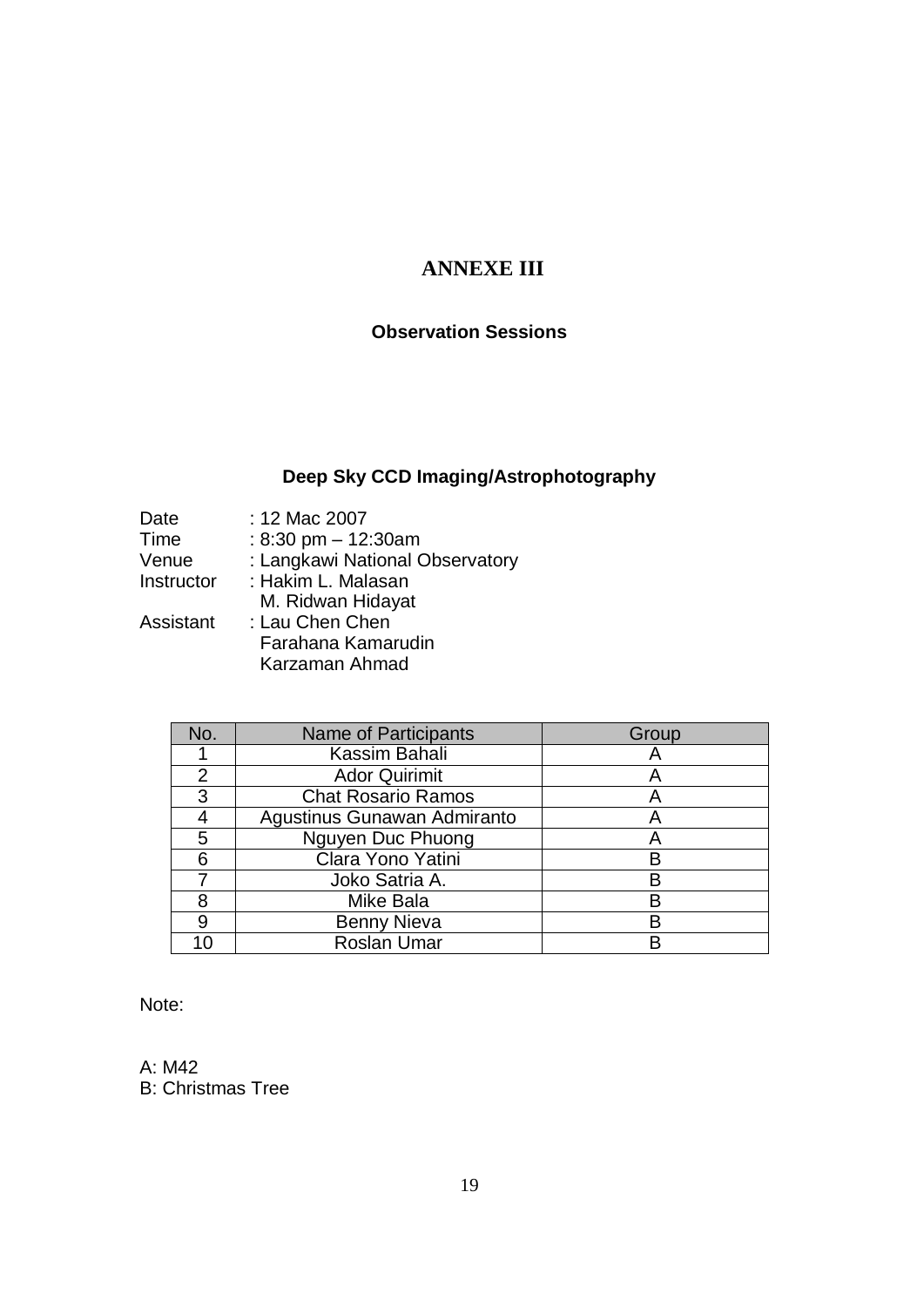# **Spectroscopy**

| Date       | : 14 Mac 2007                   |
|------------|---------------------------------|
| Time       | : 8:30 pm $-$ 12:30am           |
| Venue      | : Langkawi National Observatory |
| Instructor | : Hakim L. Malasan              |
|            | M. Ridwan Hidayat               |
| Assistant  | : Lau Chen Chen                 |

Karzaman Ahmad

| No. | <b>Name of Participants</b> | Group |
|-----|-----------------------------|-------|
|     | Dai Zhi Bin                 |       |
| 2   | Rex Chang Chan Kao          |       |
| 3   | Siti Jamiah Mohamad Job     |       |
| 4   | Kim Yong Nam                |       |
| 5   | Wasim Raja                  |       |
| 6   | Yogesh Maan                 | Α     |
|     | Nazhatulshima Ahmad         | B     |
| 8   | Kim Mun Song                | в     |
| 9   | Nam Sok Chon                | в     |
| 10  | Yuan Jin Zhao               | в     |
| 11  | <b>Emanuel Sungging</b>     | B     |
| 12  | Nguyen Tien Dung            |       |

A; Betelguese, Rigel

B: Sirius, Castor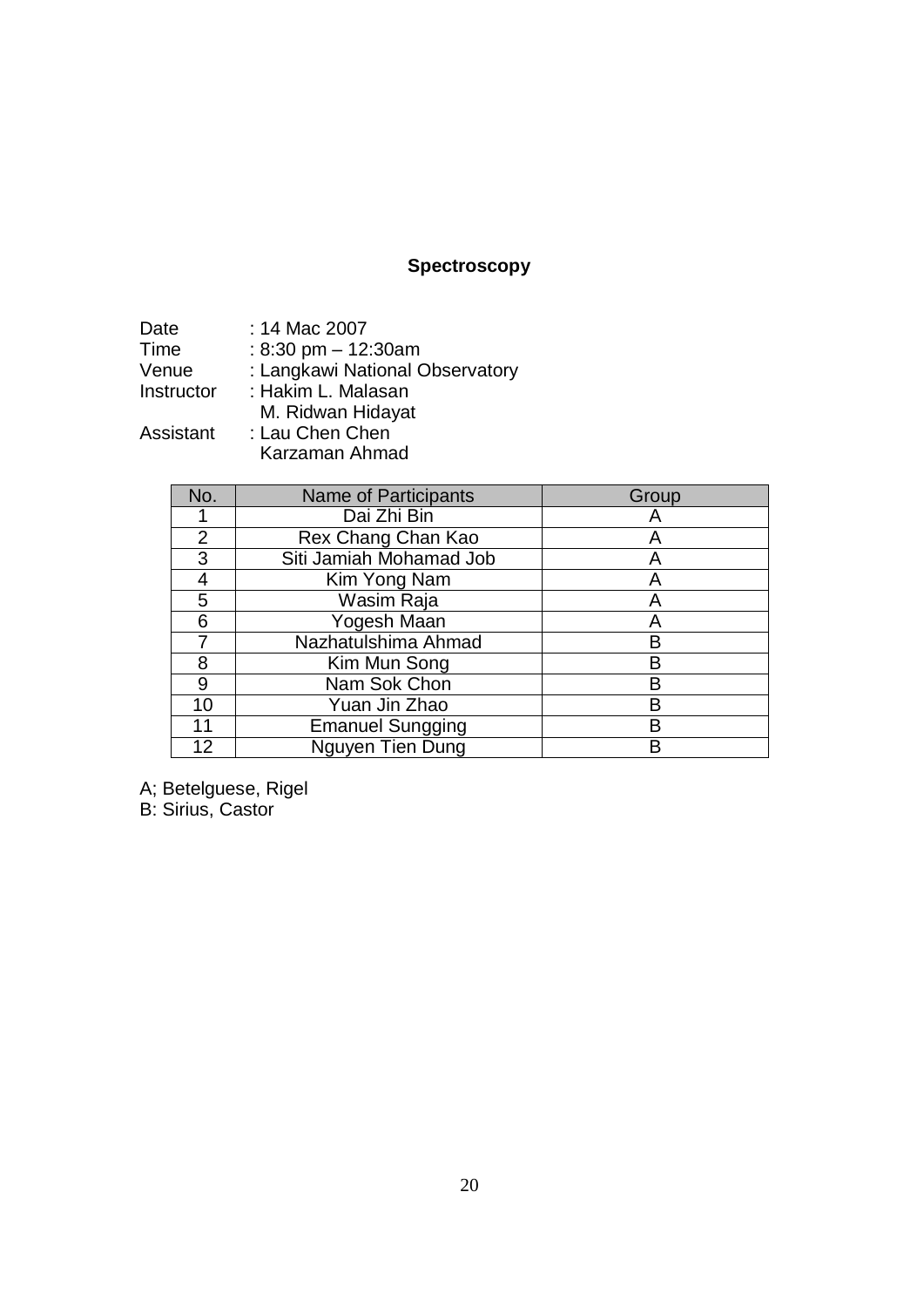# **Spectroscopy**

| Date       | : 16 Mac 2007                   |
|------------|---------------------------------|
| Time       | : 8:30 pm $-$ 12:30am           |
| Venue      | : Langkawi National Observatory |
| Instructor | : Hakim L. Malasan              |
|            | M. Ridwan Hidayat               |
| Assistant  | : Lau Chen Chen                 |

Karzaman Ahmad

| No. | <b>Name of Participants</b> | Group |
|-----|-----------------------------|-------|
|     | <b>Amnart Sukom</b>         |       |
| 2   | Wiraporn Maithong           | A     |
| 3   | Geri Gopir                  | Α     |
|     | Siramas Komonjinda          |       |
| 5   | Zulhibabulah Ismail         |       |
| 6   | Hanindyo Kuncarayakti       |       |
|     | Mochamad Ikbal Arifyanto    |       |
| 8   | Dading Nugroho              |       |
| 9   | Nanang Widodo               |       |
|     | Nuwan Indika Medagangoda    |       |

A: Sirius, Procyon

B: Regulus, Alphard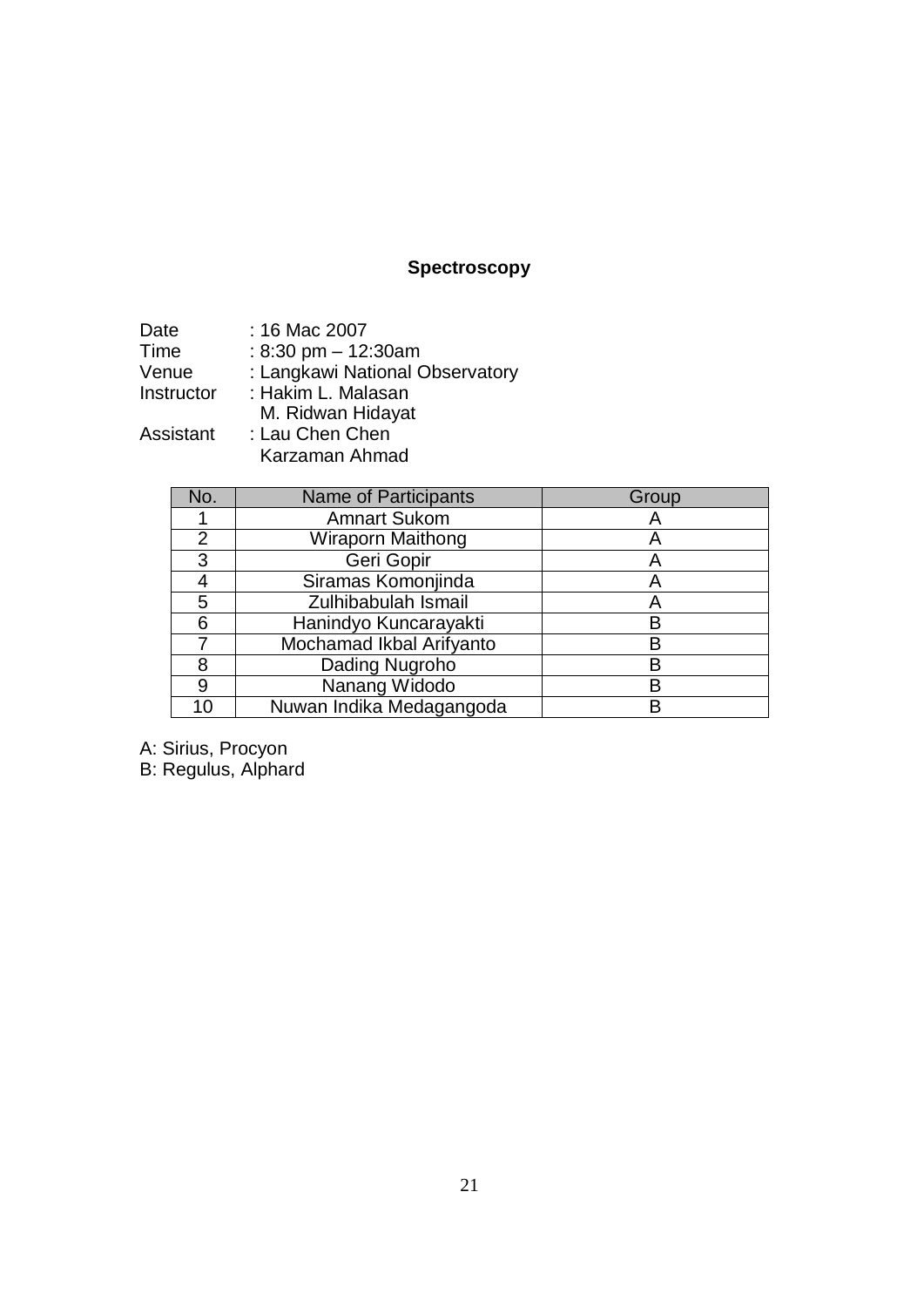## **Spectroscopy**

| Date       | : 19 Mac 2007                   |
|------------|---------------------------------|
| Time       | : 8:30 pm $-$ 12:30am           |
| Venue      | : Langkawi National Observatory |
| Instructor | : Hakim L. Malasan              |
|            | M. Ridwan Hidayat               |
| Assistant  | : Lau Chen Chen                 |
|            | Karzaman Ahmad                  |

| No.                      | <b>Name of Participants</b> |
|--------------------------|-----------------------------|
|                          | Sua Sin Zang                |
| $\overline{2}$           | Farah Hani Abdul Rahim      |
| 3                        | Jayanta Acharya             |
| $\overline{\mathcal{A}}$ | Joko Satria A.              |
| $\overline{5}$           | Mike Bala                   |
| 6                        | <b>Ador Quirimit</b>        |
| 7                        | Kassim Bahali               |
| 8                        | Clara Yono Yatini           |
| 9                        | <b>Chat Rosario Ramos</b>   |
| 10                       | <b>Benny Nieva</b>          |
| 11                       | Nguyen Duc Phuong           |
| 12                       | <b>Laxmikant Chaware</b>    |

Note:

The sky is cloudy, so the spectroscopy observation cannot be done.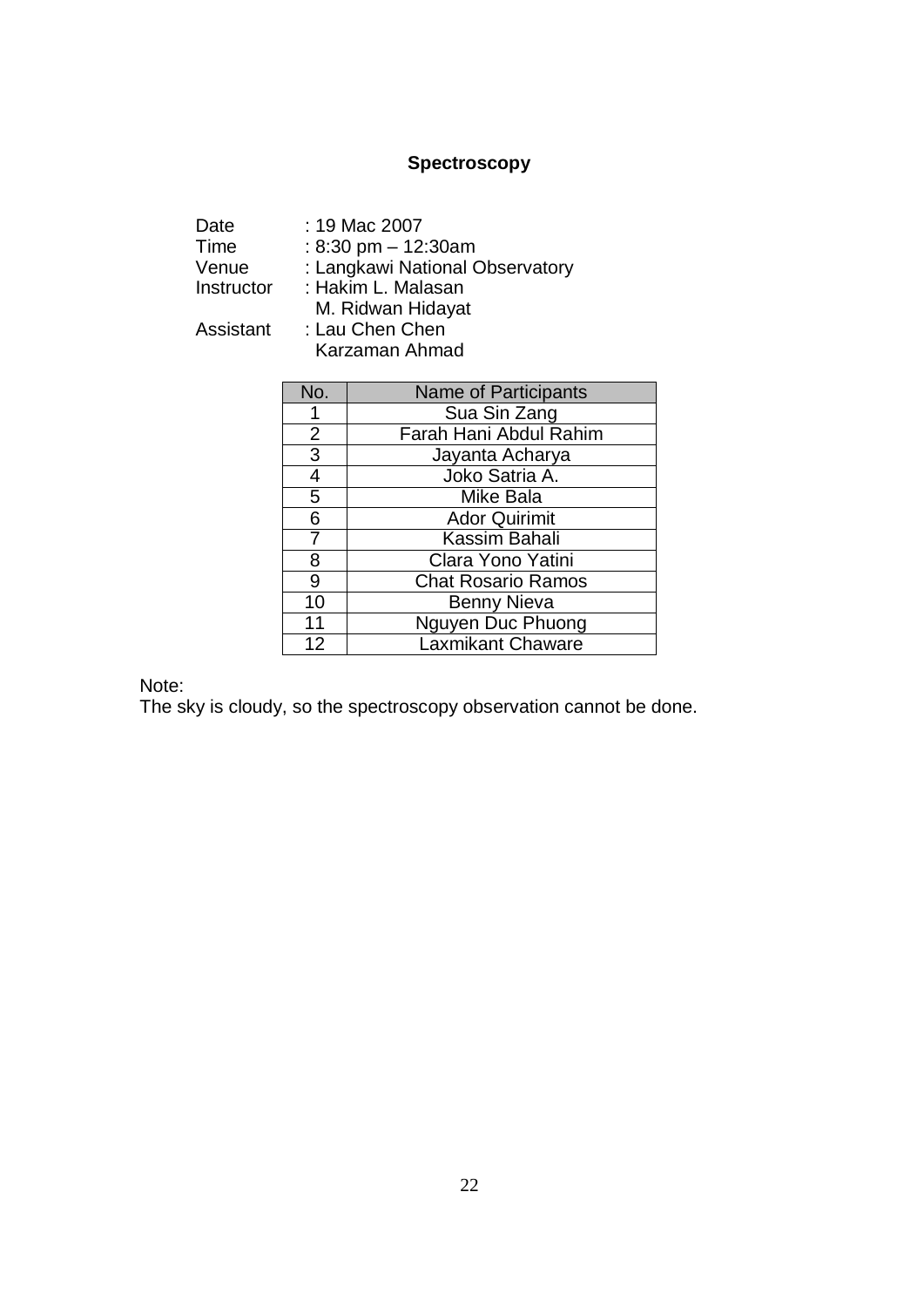### **Deep Sky CCD Imaging/Astrophotography**

| Date       | : 20 Mac 2007                   |
|------------|---------------------------------|
| Time       | : 8:30 pm $-$ 11:30pm           |
| Venue      | : Langkawi National Observatory |
| Instructor | : M. Ridwan Hidayat             |
| Assistant  | : Lau Chen Chen                 |
|            | Karzaman Ahmad                  |

| ١O. | Name of Participants    | Group |
|-----|-------------------------|-------|
|     | Siti Jamiah Mohamad Job |       |
|     | Kassim Bahali           |       |
|     |                         |       |

Object: M42

### **Deep Sky CCD Imaging/Astrophotography**

| Date       | : 21 Mac 2007                         |
|------------|---------------------------------------|
| Time       | : $8:30 \text{ pm} - 11:30 \text{pm}$ |
| Venue      | : Langkawi National Observatory       |
| Instructor | : M. Ridwan Hidayat                   |
| Assistant  | : Lau Chen Chen                       |
|            | Farahana Kamarudin                    |
|            | Karzaman Ahmad                        |

| No. | <b>Name of Participants</b> | Group |
|-----|-----------------------------|-------|
|     | Sua Sin Zang                |       |
|     | Farah Hani Abdul Rahim      |       |
| 3   | Robyn Michele Woollands     |       |
|     | <b>Emanuel Sungging</b>     |       |
|     | Nguyen Tien Dung            |       |
|     | Jayanta Acharya             |       |
|     |                             |       |

### **Note:**

The sky is cloudy, so the deep sky CCD imaging observation cannot be done